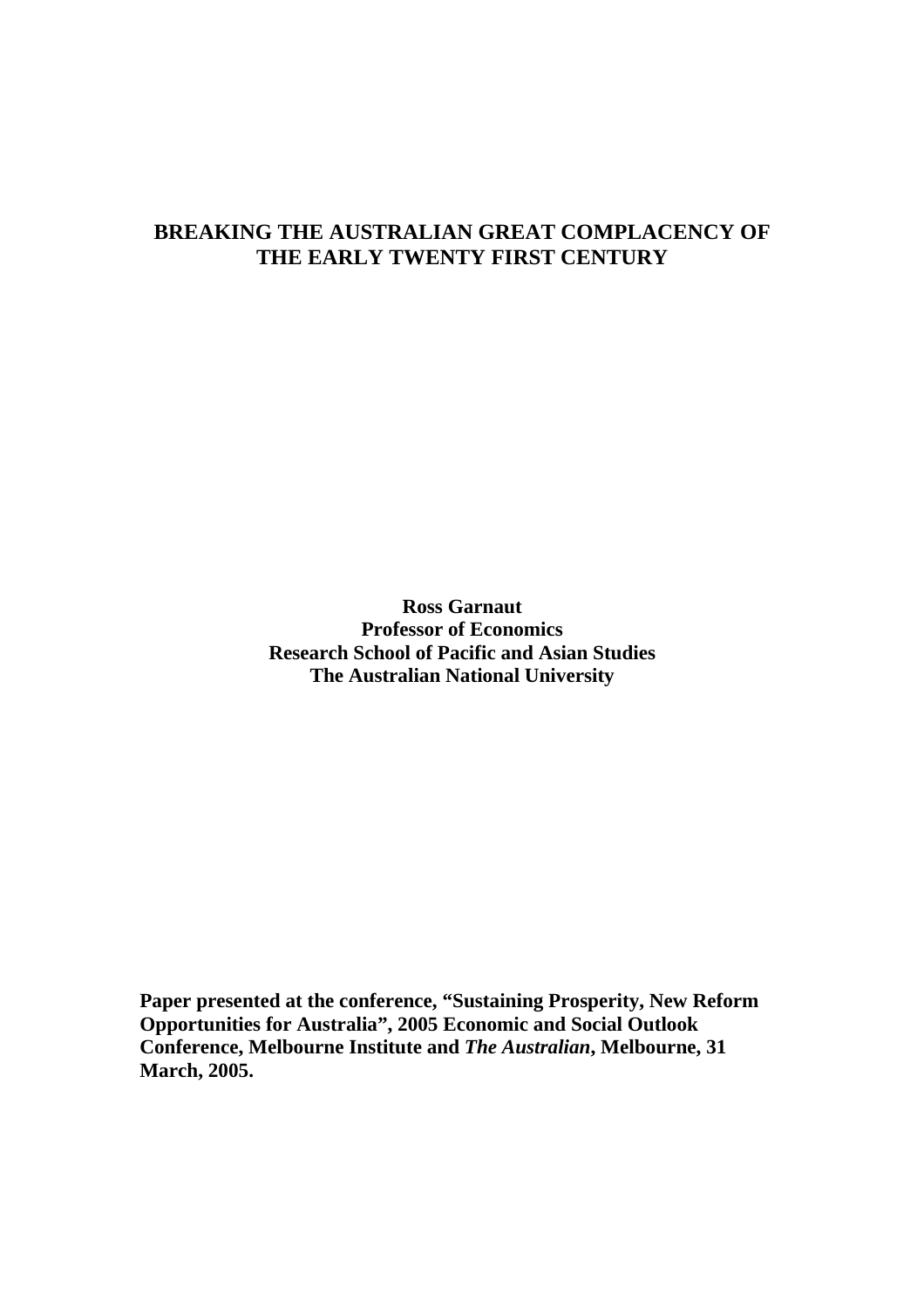### **BREAKING THE AUSTRALIAN GREAT COMPLACENCY OF THE EARLY TWENTY FIRST CENTURY**<sup>1</sup>

#### **I. The Great Complacency**

The first Australian-Melbourne Institute conference, three years ago, was to a considerable extent premised on the favourable outcomes of a period of sustained economic reform in Australia. Australia after the 1990-91 recession had experienced stronger growth in output than any other advanced economy after trailing its peers through the preceeding nine decades of the twentieth century. This had established a base from which Australians could reasonably aspire to continued productivity-raising economic reform and strong economic growth, alongside equitable income distribution. We talked about hard heads and soft hearts, which were concerned with combining economic efficiency with equitable distribution of the fruits of growth. I noted in my opening address to the conference that Australia through the early twenty first century was likely to experience all three of continued economic reform, equitable distribution and strong economic growth, or none of them.<sup>2</sup>

In March 2005, Australia is in serious danger of getting none of them. Output growth over the year to the December quarter at 1.5% was close to the lowest of the developed countries. One year's data does not make a new trend, but analysis of the data confirms that there are grounds for concern. The slowdown was entirely on the side of supply capacity. Domestic demand, led by consumption on the back of the housing boom, was still rising rapidly. An exceptional proportion of the demand growth was being supplied by imports.

 $\overline{a}$ 

 $<sup>1</sup>$  I am grateful for Sam Hill for assistance in preparation of the charts, and for discussions with Sam,</sup> Warwick McKibbin and other colleagues at The Australian National University, Ian Macfarlane, David Vines, Max Corden and Don Stammer on the lines of economic analysis.

<sup>2</sup> See Peter Dawkins and Paul Kelly (eds), *Hard Heads, Soft Hearts; A New Reform Agenda for Australia*, Allen and Unwin, 2003 and Ross Garnaut, "Equity and Australian Development: Lessons from the First Century", in *The Australian Economic Review*, pp.227-243, Vol. 35, No. 3 September 2003.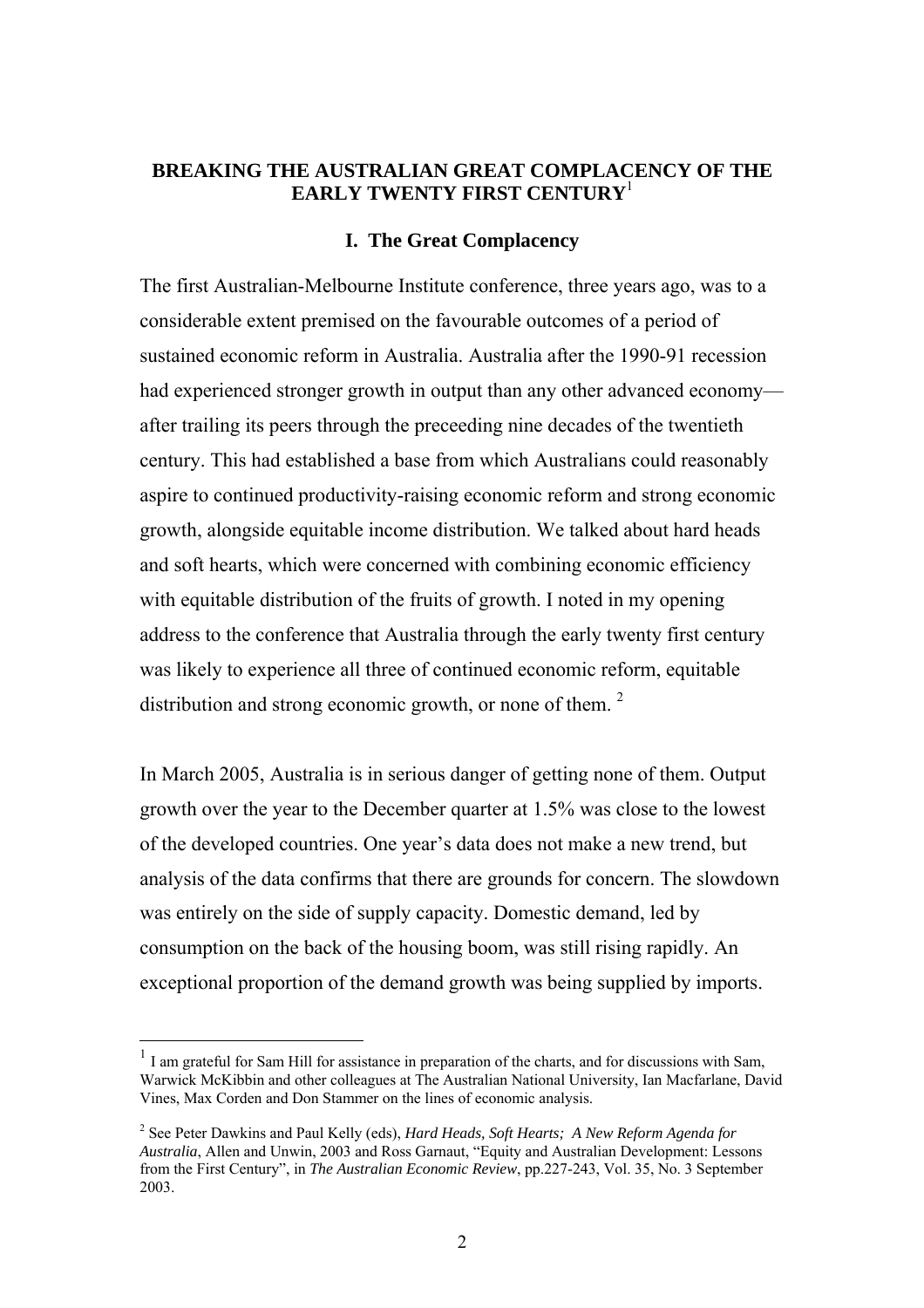The imbalance between growth in domestic demand and supply capacity was being reflected in shortages of labour, goods and services that threatened the re-ignition of inflation. It was being reflected in extraordinarily high current account deficits and rapidly increasing net external liabilities as a share of GDP, despite external circumstances that in the past had been associated with lower external deficits—exceptionally favourable export prices and terms of trade.

What went wrong? What is the remedy? And what are the prospects if Australia now takes corrective action?

The deterioration had its origin in a Great Complacency that descended upon the country after a decade of exceptional economic growth. As a community, we accepted the excellent economic performance as evidence that we had changed enough. Our community had never been comfortable with the application of professional economic analysis to policy choice—so-called "economic rationalism"— but for a while, from 1983 to the turn of the century, had been persuaded of its necessity. Now Australians had reverted to their traditional preference for having popular politics in command of resource allocation and economic policy-making. The links were forgotten between earlier economic reform and the contemporary prosperity.

Economic analysis was banished to the periphery of many areas of policymaking. Endorsement by business interests and economists hired to argue a case for politically preferred policies again became more important than transparent analysis in trade and industry policy and to some extent in fiscal policy. The exception was in monetary policy, where the reform era had left a legacy of independence at the Reserve Bank of Australia, which so far has not been endangered by an apparent recent re-politicisation of interest rate policy.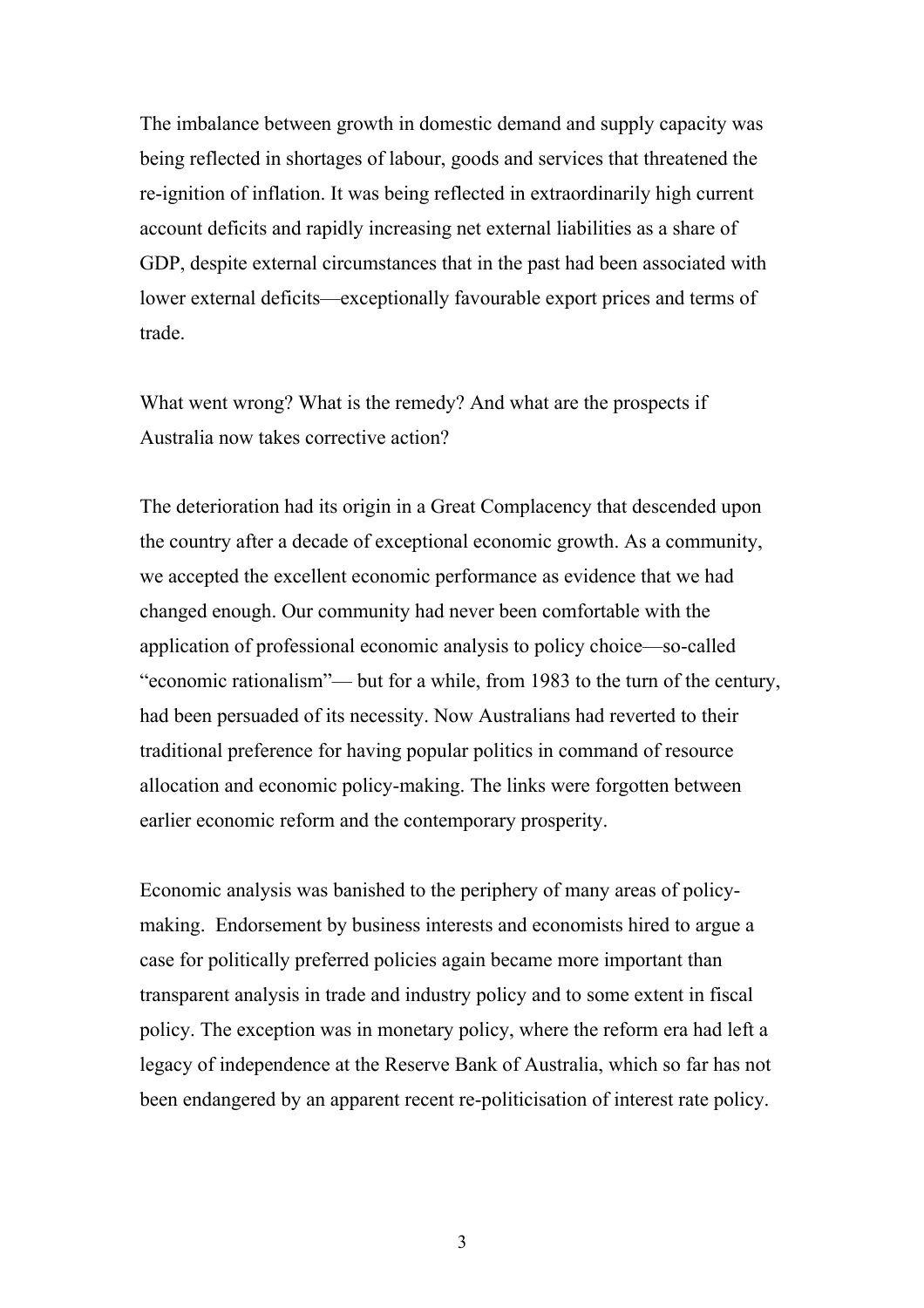The return to traditional approaches to economic policy-making, favouring the ad hoc and expedient over the economically rational, has had broadly based support within the Australian polity and across the organised political spectrum. It is as evident in State as in Federal Government. The return to populism in economic policy-making has had bipartisan support at Federal level, with the Labor Party voting in favour of damaging decisions of the Coalition Government and in at least one area of policy promising to do worse.

Much remains from the reform era, to help in the rebuilding of support for economic policies that generate strong economic growth alongside equity. The most important legacy from the reform era is the recent reality, that a farreaching program of economic reform can make a large difference. This is an advantage of the present over two decades ago, when leaders promoting productivity-raising reform had to argue against powerful and longstanding prejudice without the support of practical examples of benefits.

Most of the transformative policy changes of the reform era have remained intact, although backsliding in some areas of public finance and trade policy will turn out to be costly. In most areas of policy, the problem is that the reforms stalled before they had gone far enough to deliver their full benefit. For these, the problem of the Great Complacency is that opportunities have been lost when highly favourable circumstances had been established for them—for example on taxation and social security reform. In a few areas of policy, there has been continued improvement despite the complacency, strengthening the opportunity for restoration of strong economic performance. Here the outstanding example is the large and continuing expansion of the skills component of the immigration programme.

The first step towards restoration of reform and good national economic performance is to break the complacency. This must start with realisation of the extent of the deterioration in our economic outlook. My contributions to the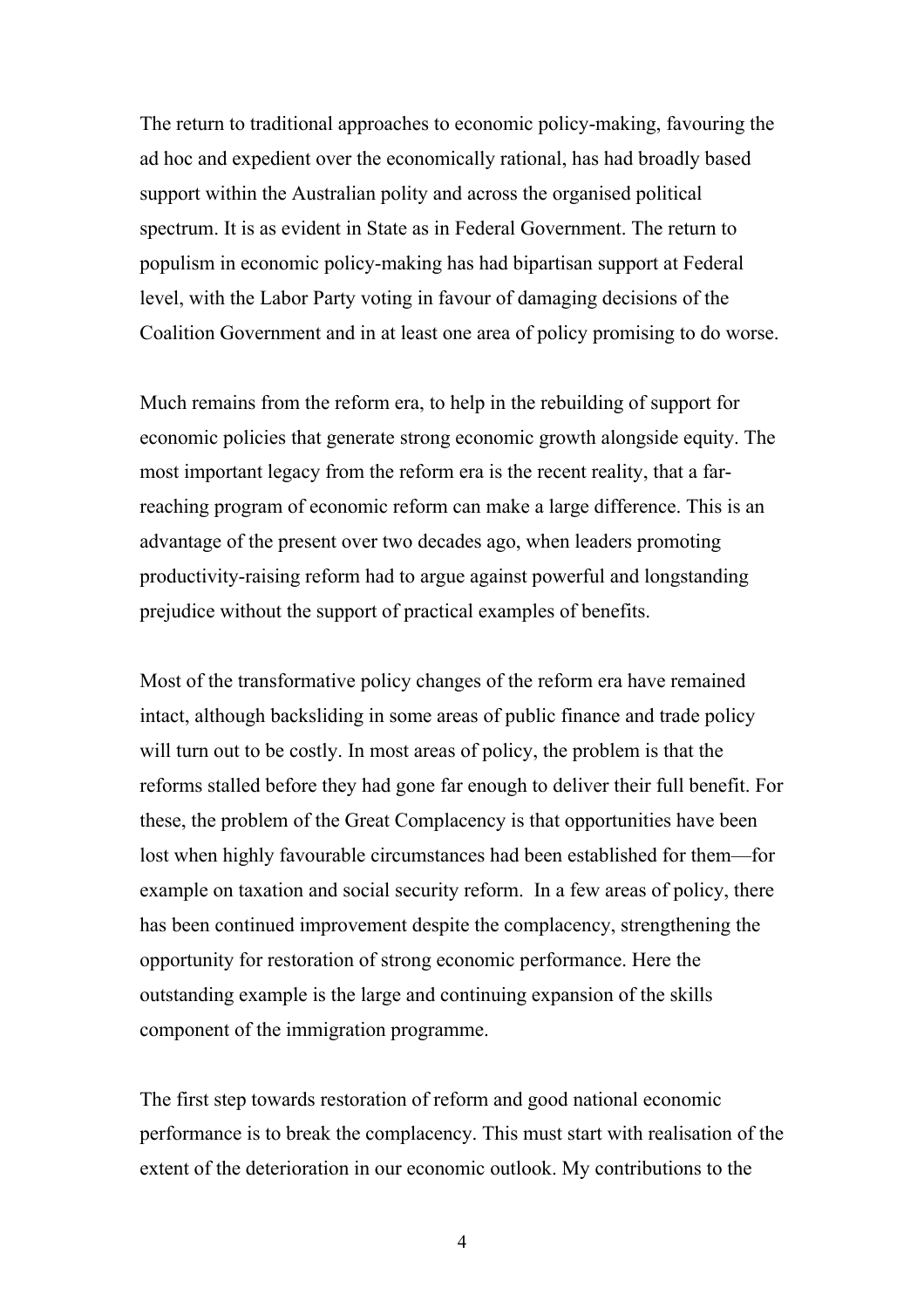public debate on macro-economic policy through 2004, culminating in the Melville Lecture at The Australian National University on December 3, were meant to help that step. Over recent months the Reserve Bank of Australia and the Treasury have added their warning messages, and this has contributed to a significant change in public mood on the economy. The change has been accelerated by the publication of new data in March 2005 on real output and the external accounts, and by some monetary tightening by the Reserve Bank.

The second part of this paper updates the Melville Lecture, noting that new data confirm the cautions embodied in that earlier statement.

The second step towards restoration of reform and good national economic performance is to build community confidence that a new programme of bold reform has reasonable prospects of restoring strong economic growth. This requires a return to bold and comprehensive discussion of reform, of the kind that laid the basis for policy change in the 1980s. Optimal policies will be found on territory that is taboo to the professional political advisers to our major political parties. The political advisers will argue for the incremental adjustment that has been electorally so successful over the past four years—as they argued for caution in the early years of reform. The case for major change will have to be made by independent analysts who derive their authority from their professional standing. Regrettably, Australia is less well endowed with authoritative, independent public sources of analysis than it was in the early stages of the reform era. It is important that the contemporary weakness be corrected—including through the maintenance and development of fora like this.

The third part of the paper updates some perspectives presented in a paper that I prepared for the Business Council of Australia in the years before the reform era was replaced by the Great Complacency. It focusses on one of the two areas that are potentially most productive in expanding growth opportunities in the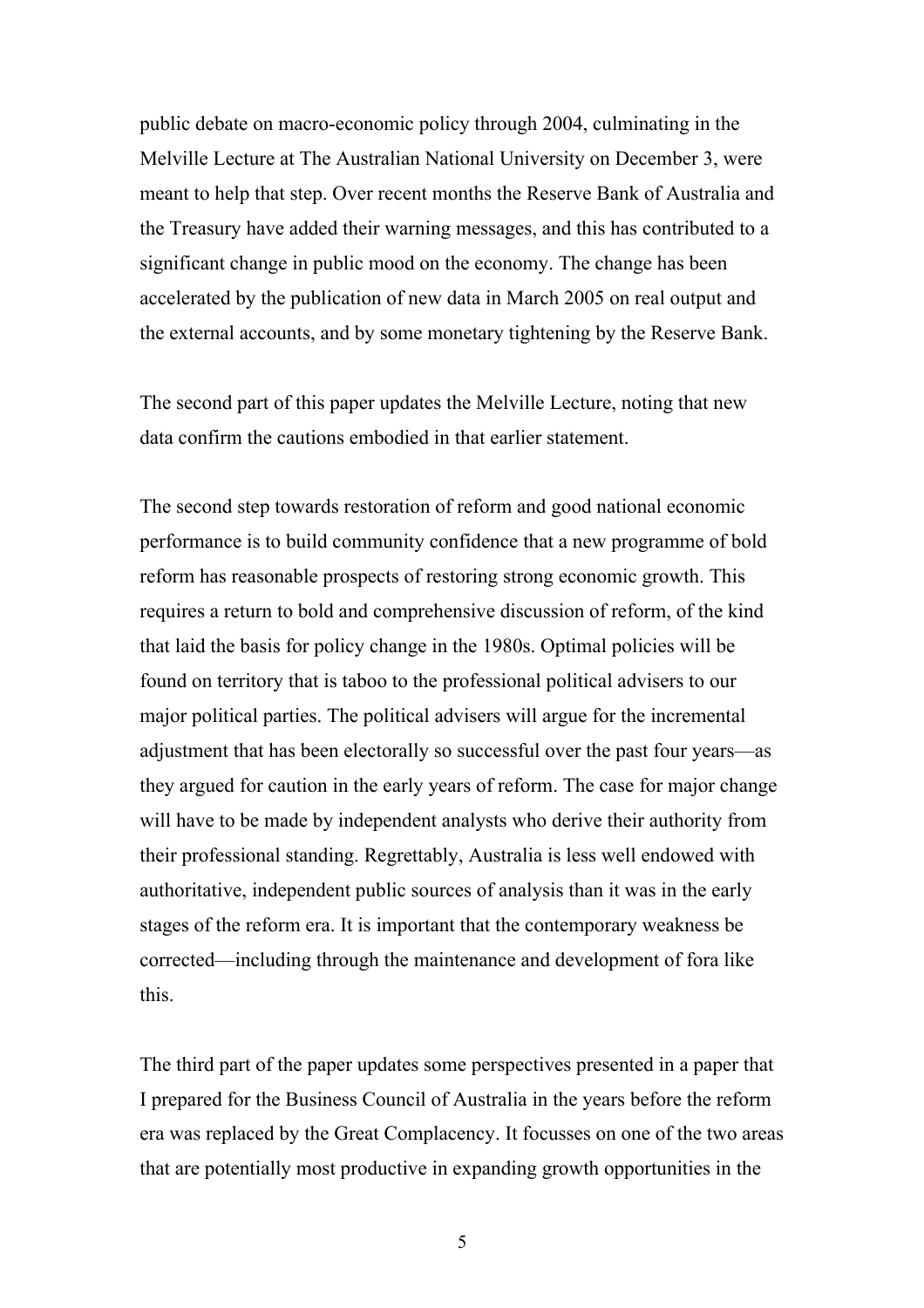years ahead, in which policy developments over recent years have reduced incentives to efficient resource allocation, that is, on taxation and social security reform. The fourth part of the paper focuses on issues in the relationship between State and Commonwealth Governments. Reform of taxation and social security is crucial to more effective utilisation of Australia's labour including skill resources. Reform of Federal relations is at the heart of any efforts to raise effectiveness of education and training, and provision of infrastructure.

The focus on two critical issues is not meant to suggest that other areas of reform are unimportant. An effective reform program in the early twenty first century, as in the late twentieth century, will utilise a large range of opportunities to raise productivity, expand the resource base of the economy, and raise rates of growth. But tax and welfare and Commonwealth-State relations would be at the centre of any contemporary reform programme.

The paper concludes with discussion of the timing of reform measures. Productive reform of tax and welfare, training and education and infrastructure would be facilitated by utilisation of the large fiscal surpluses expected for the immediate future, especially as the recent and prospective increases in terms of trade flow through into Commonwealth and State revenues. This has become an element in discussion of tax reform in particular. But the current imbalances in the economy, and concerns about the temporary nature of part of the improvement in the terms of trade, argue for larger short-term fiscal surpluses. If effective reform is to proceed alongside the maintenance of economic stability, itself essential for strong long-term growth, the ground must be prepared now for fundamental change. But any drawing down of fiscal surpluses to facilitate structural reform should be delayed until the weakening of demand eases inflationary pressure over the one or two years ahead.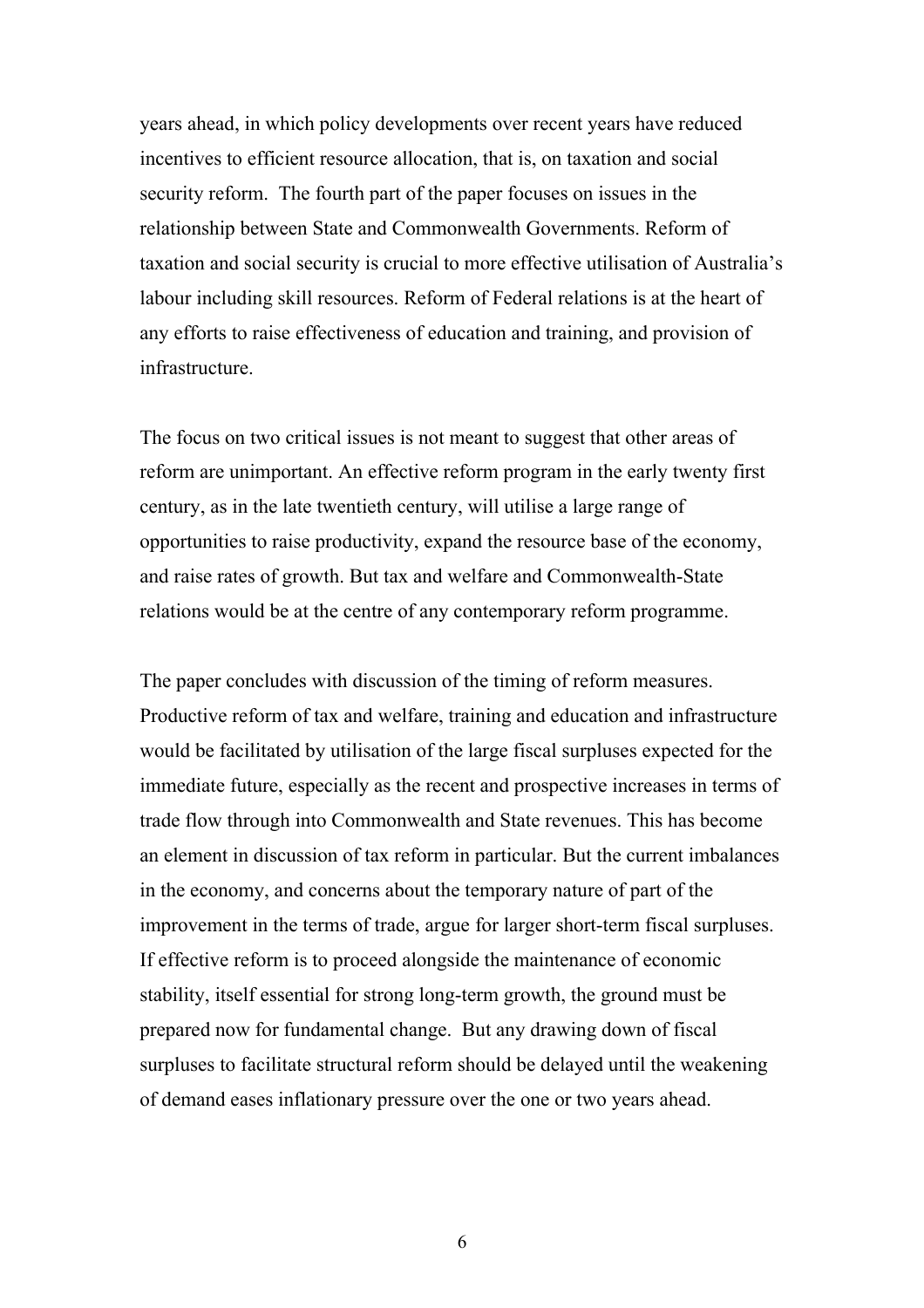#### **II. The Imbalances Threatening Economic Stability**

The Melville Lecture presented a large amount of data to demonstrate the similarity of the boom in domestic expenditure in recent years to the debtfunded expansions of domestic demand that had preceded a number of earlier recessionary episodes in Australia. The audience and the reader were invited to note the comparisons between macro-economic developments from the December quarter of 1998 to the present, with those in the quarters from December 1984 through to and beyond the onset of recession in 1990.

There are, of course, differences between the two periods. One is the much stronger financial system in the early twenty first century. The professional weakness of Australian financial institutions after deregulation in the mideighties left them vulnerable to shocks, and their responses magnified the large shock to demand that followed the extreme tightening of monetary policy in the late eighties. The monetary authorities are unlikely to repeat the error of excessive contraction that precipitated recession in 1990. The early twenty first century boom in domestic demand has been concentrated much more intensely in a single sector, housing, than the earlier debt-funded boom, and had a much smaller component of general business investment. This raises some special challenges to demand management.

The following nine charts update the data presented in December. Mostly the additions confirm the similarities between the two periods covered in the charts.

Chart 1 allows comparison of real GDP growth in the 25 quarters leading to the present, with the comparable expansion in the late eighties.

Chart 2, read with other data, reveals that domestic demand contraction led the decline in GDP in the earlier episode, but not in the early twenty first century.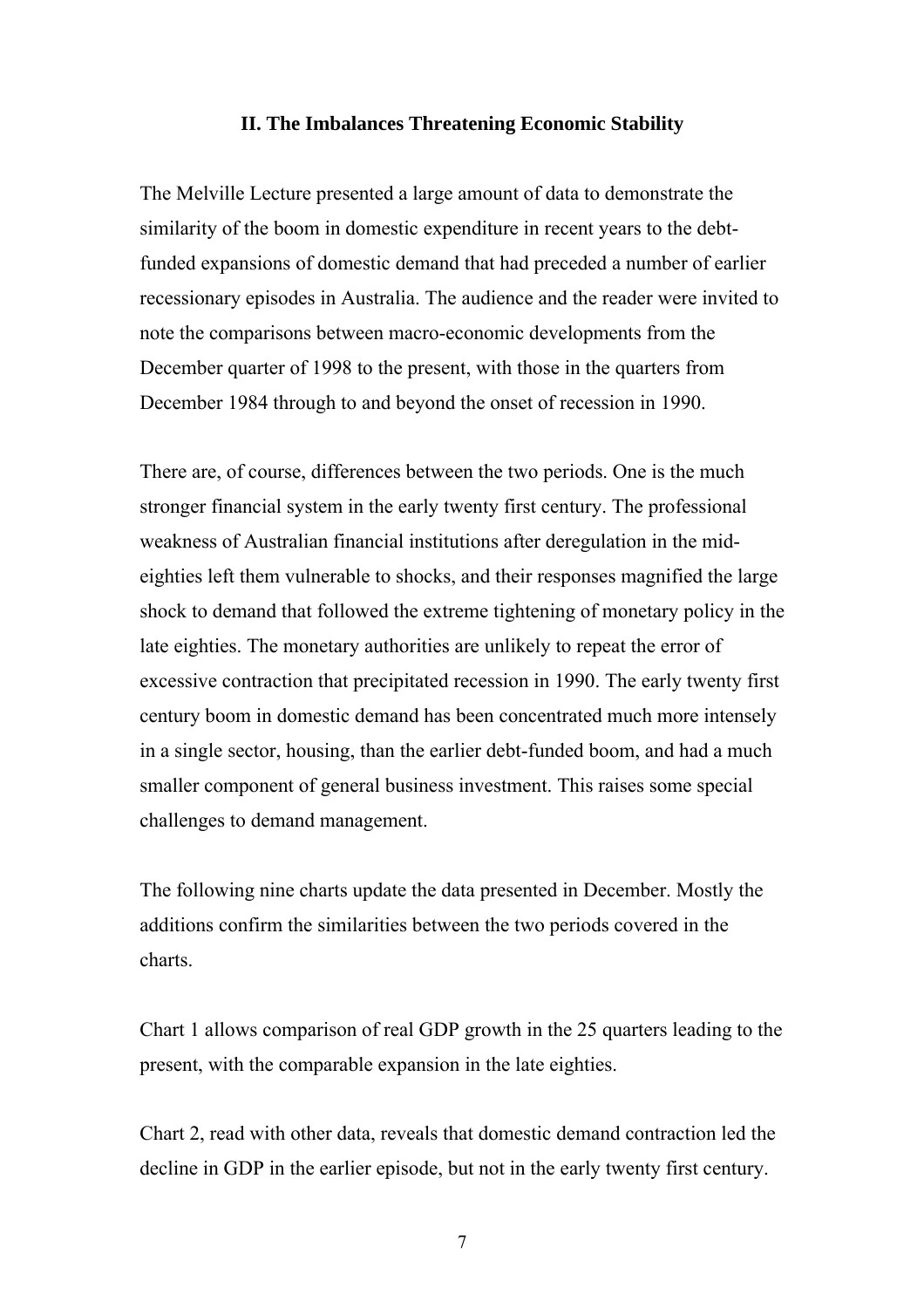The recent decline in real growth is entirely the result of the economy running into capacity constraints.

The capacity constraints in the early twenty first century have caused continuing strong domestic demand growth to be manifested in a large, sustained negative contribution of net exports to output (Chart 3). In the late eighties and early nineties, the period of extreme negative contributions from net exports was brief, before the reduction in domestic demand and depreciation of the real exchange rate induced rapid correction.

The trade and current account deficits as a share of GDP in the early twenty first century have turned more strongly negative for longer than in the late eighties—indeed, than ever since national accounts have been maintained in a comparable form (Charts 4 and 5). In the absence of substantial correction through monetary policy, the deficits continued to grow in the December quarter. There is debate about the conditions under which deficits on this scale might be sustainable. What is broadly agreed is that Australia now faces risks that would be realised suddenly and with recessionary consequences if there were a significant deterioration in external business conditions while the external accounts remain in their present states.

One exceptional feature of the current account deficit is that it is so large at a time when international interest rates remain low by historical standards. Australia's net external liabilities (Chart 6) and net external debt are far higher in proportion to GDP than they were when they were the subject of considerable domestic concern in the late eighties. The size of the current account deficit ensures that the ratios will grow beyond the levels of December 2004. The burden of servicing the dominant debt component of these external liabilities will become increasingly burdensome with the movement of international (and, less dramatically, Australian) interest rates towards more normal levels. The failure to anticipate the effect of rising global interest rates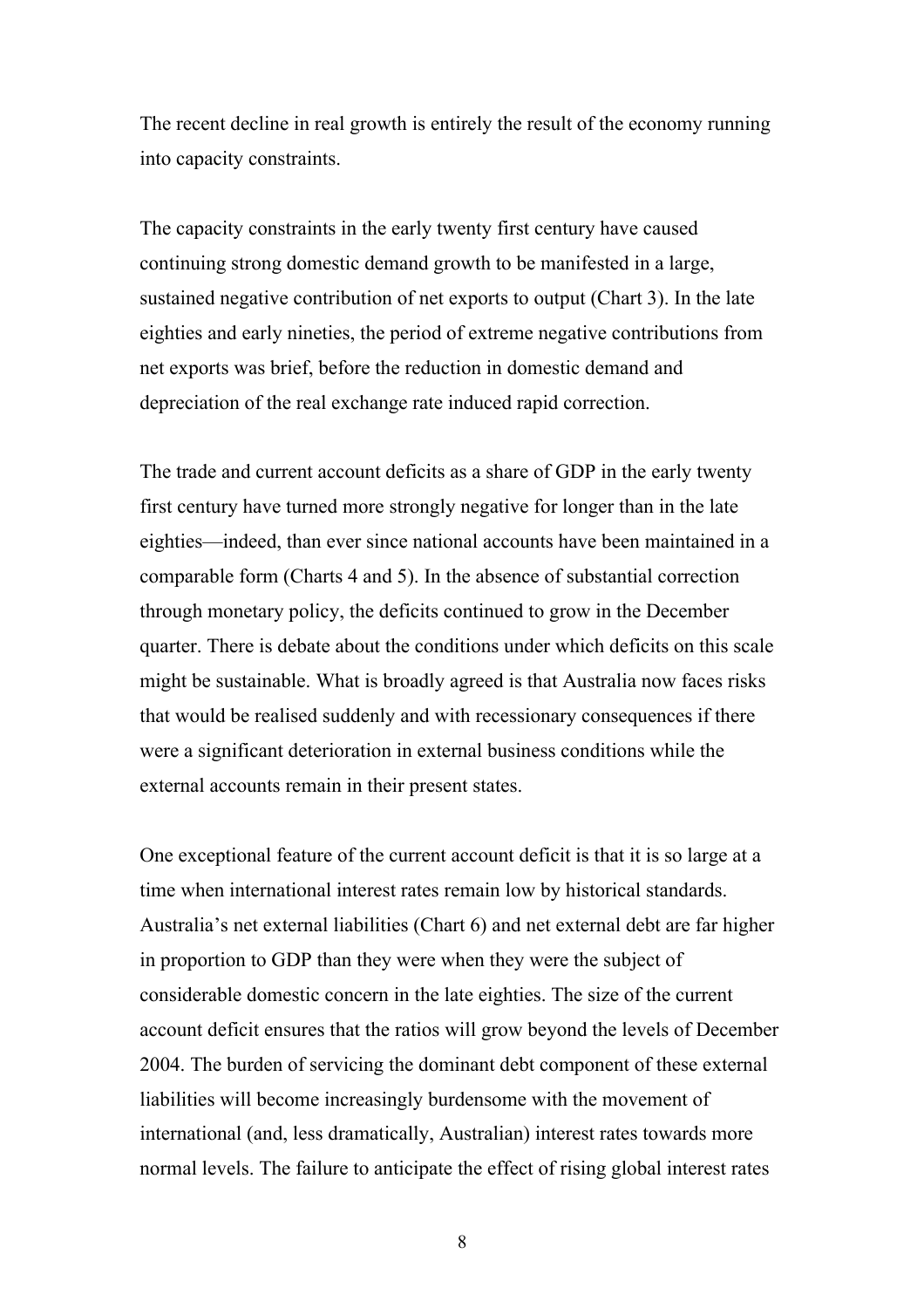on the cost of servicing external debt contributed to the market surprise on the release of current account data in the September and December quarters of 2004.

A second surprising feature of the current account deficit is that it has reached the recent depths despite terms of trade that are extraordinarily high (Chart 7). The high export prices that have been the dominant element in the recent lift in terms of trade are correctly attributed to the strength of Chinese demand for energy and metals at a time of reasonably strong global economic growth. They are vulnerable to correction, either with any setback to Chinese economic growth (and we would be prudent to expect China, like all market economies, to have cyclical downturns from time to time), or in other major economies.

One special feature of the recent lift in the terms of trade is its concentration in the prices of mineral products. The fiscal arrangements for these products taken together generate for the State and Federal public revenues a high proportion approaching one half—of the gross increase in export revenues from high prices. Thus, high export prices alone, above long-term average levels in real terms, will soon be contributing more than two percentage points of GDP to the public revenues. Prudence argues for this windfall to be saved in fiscal surpluses, at least until there are grounds for presuming the sustainability of the higher export prices. This makes the recent surpluses in public budgets seem far too low in the context of the stabilisation requirements, at a time of booming domestic demand (Chart 8).

Capacity constraints and associated competitiveness problems have contributed to a sharp deceleration of export growth since 2000 (Chart 9a). Explanations have been sort for this poor performance in the international slump of 2001- 2002, following the US " tech-wreck"—but this does not acknowledge the reality of continued buoyant import growth in Australia's major markets in Asia through this period. Explanations have been sought in the drought that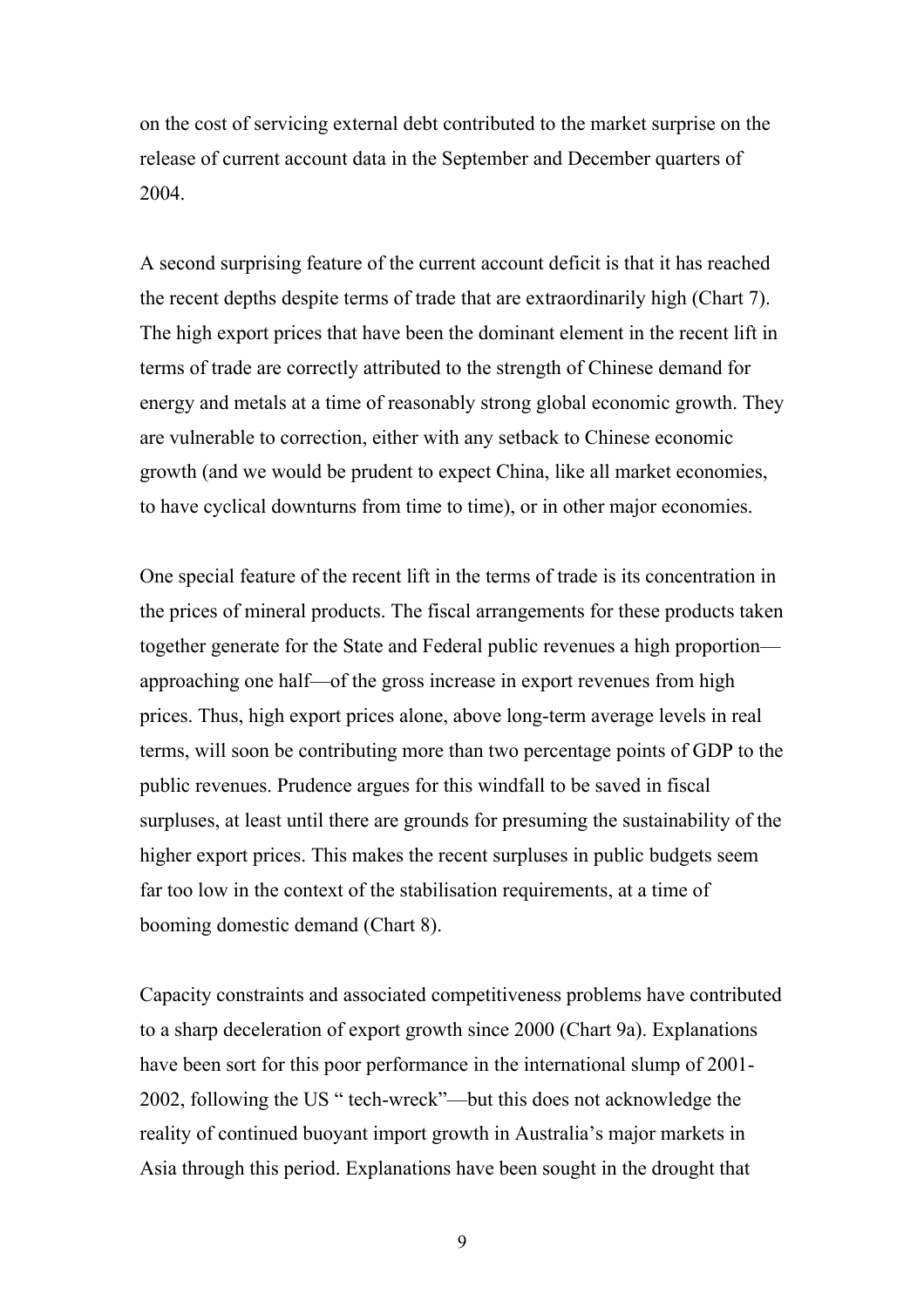was at its depths in 2002, and the SARS epidemic (affecting trade in services) of 2003. But the weakness extends across all categories of exports over the past four years (Chart 9b), and in time beyond the effects of drought and SARS. Explanations are sometimes sought in the high exchange rate of recent times but the real effective rate is currently short of its highs from the time of floating the dollar, and the weak export performance began when the exchange rate was exceptionally low.

The weak growth in export volumes since 2000, after 15 years of strong and diversified growth (Charts 9a and 9b) were early warnings of the emerging imbalances in the Australian economy. That it took so long for the imbalances to become a subject of public concern speaks eloquently of the complacency of recent years.

#### **III. Raising Growth Capacity: Labour Supply**

The growth in the productive capacity of the economy depends on the rates of growth in productivity, the employed labour supply, and the capital stock. Each of these contributed to the exceptional growth in the Australian economy through the 1990s to 2003, although the concentration of investment in housing limited its impact on output growth.

In the absence of a return to far-reaching reform, labour supply and productivity growth are unlikely to make comparable contributions in the period ahead.

Real labour productivity has fallen sharply as capacity constraints have interrupted the supply of a range of necessary inputs to production (Chart 10). The amount of labour employed has expanded steadily through the period of strong growth. Unemployment has fallen steadily and participation rates have increased. But limits on expansion of labour supply are approaching, at a time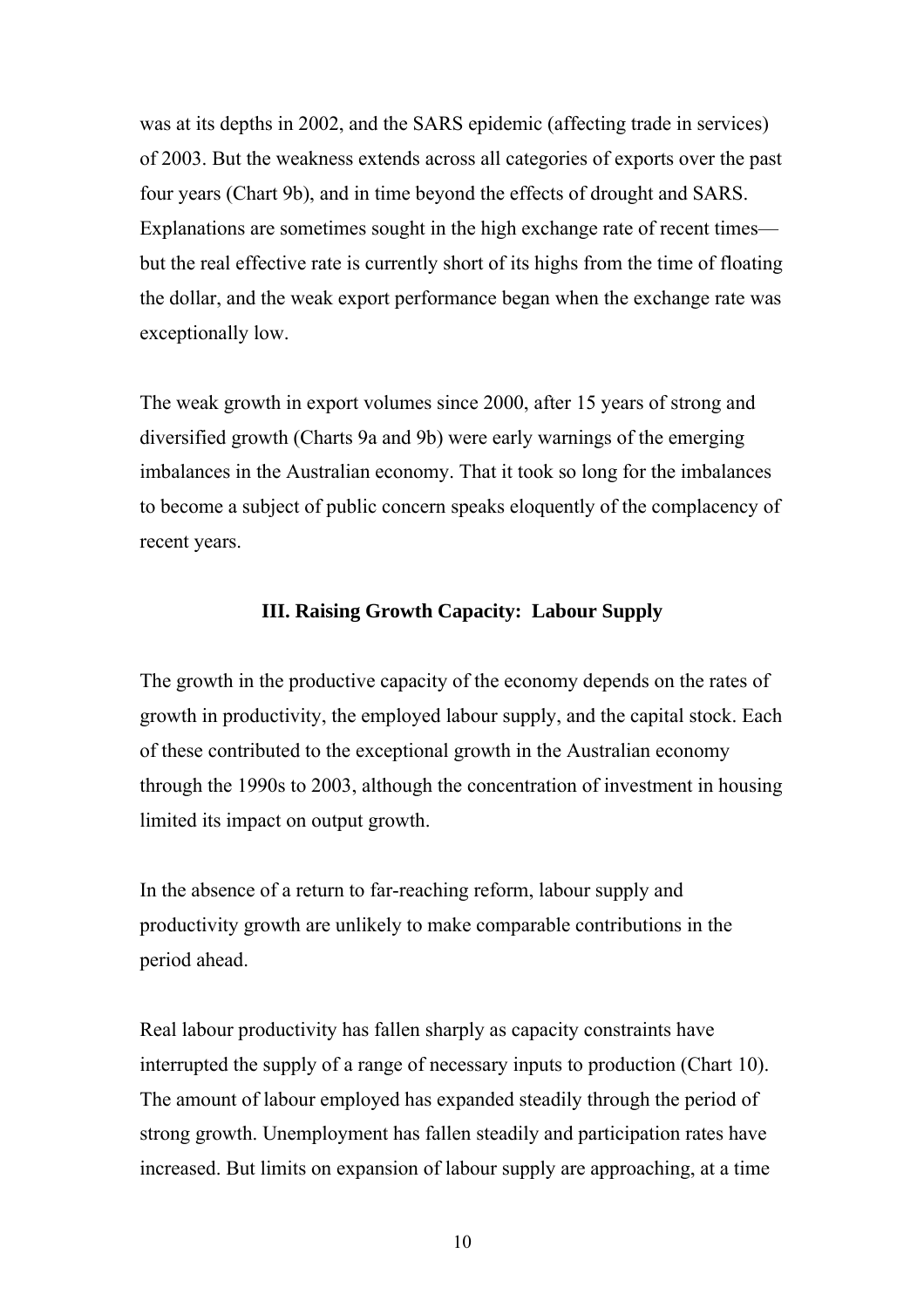when the proportion of the Australian population in employment remains well below comparable countries.

The recent Australian discussion of labour and skill shortages has focussed usefully on immigration, training, and incentives to greater labour force participation by the Australian population.

Higher levels of skilled migration would be helpful to Australian growth and to the standards of living of established Australians. However, the lead-times to significant expansion of the immigration programme are considerable, and the economic effects long-lasting. Attempts at cyclical variation in the migration levels to mesh with short-term macro-economic conditions are likely to be destabilising. The economic contributions would be more favourable if skilled immigration levels were set at higher levels on a long-term basis, and the programme held steady through the business cycle.

The emigration of young, talented and well-educated Australians—the "brain drain"—has accelerated in recent years (Fullilove and Flutter, 2004), and is now a significant contributor to supply constraints within the Australian economy. High tax rates—augmented for recent graduates by HECS obligations, which are avoided or postponed by residence abroad—are one factor influencing decisions to leave, and, more powerfully, decisions on whether to return to, Australia.

For a number of years, if favourable incentive structures were established, the most important source of expanded labour supply could be higher labour force participation and higher rates of employment from the resident Australian population.

Charts 11 and 12 indicate the potential for expansion of domestic labour supply from greater participation of the established population. The ratio of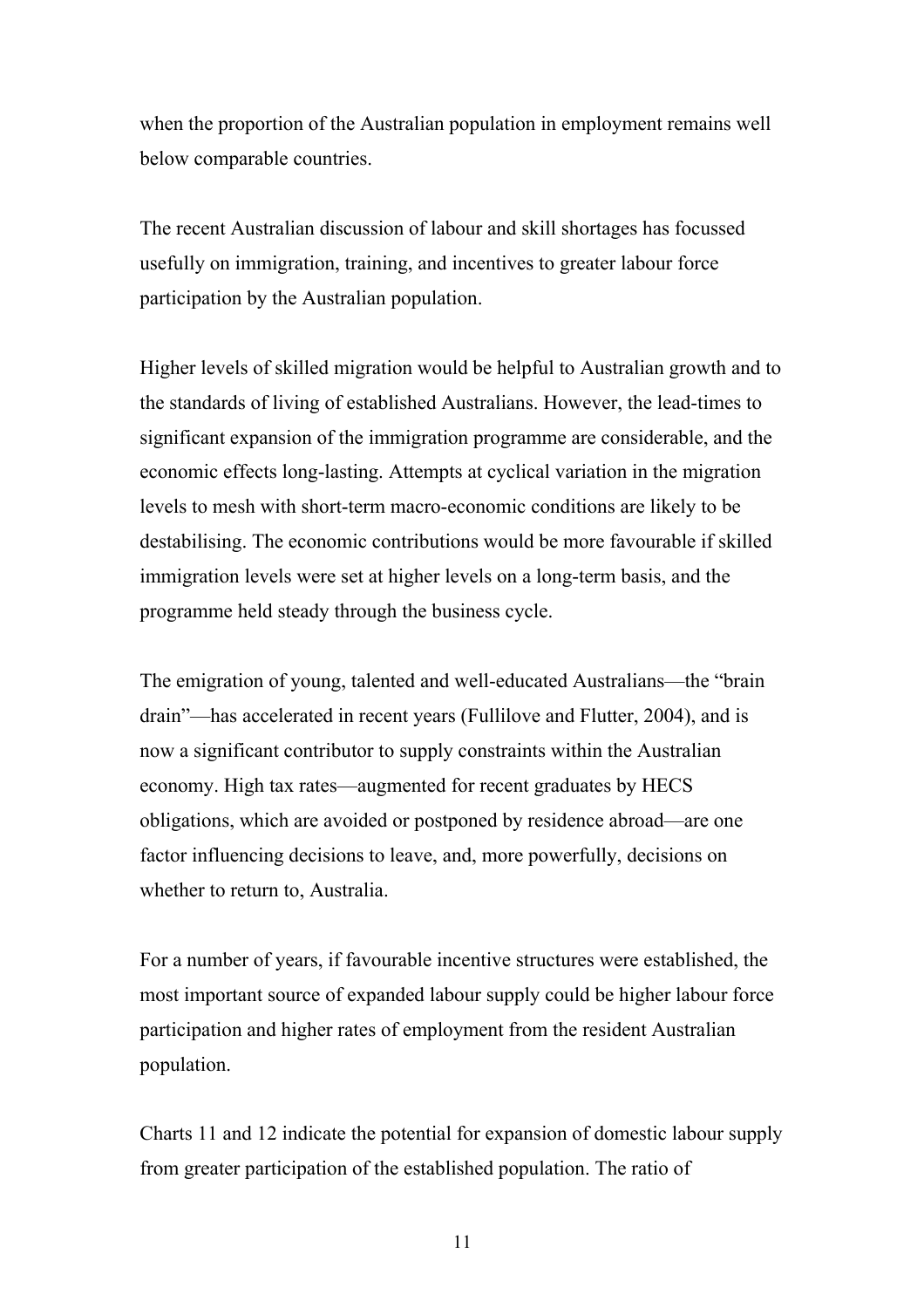employment to population in Australia was once much higher than in either the United States or New Zealand (Chart 11). It is now lower, after 14 years of strong economic growth unbroken by recession. The United States at the end of its long boom of the 1990s, in 2000, had much higher employment rates than Australia after an even stronger boom, although US employment fell in the 2001-2 recession and by 2003 had yet to recover to earlier levels. The New Zealand ratio had moved decisively ahead of Australia by 2003, although Australia had a stronger record of economic growth. The share of part-time in total employment was similar in Australia and the United States in 1980. By 1980, much more than 100 per cent of the growth in the employment to population ratio in Australia was part-time, whereas in the United States parttime and full-time employment grew at similar rates (Chart 12).

Why have Australian employment rates fallen so much relative to two countries which are similar in many ways that affect labour market behaviour? The answer lies in the different and changing incentive structures for labour force participation and employment of labour. Australian legal minimum relative to other wages are much higher than American or New Zealand (Chart 13). And the effective marginal taxation rates created through interaction of the social security and income taxation systems are much higher in Australia, diminishing incentives to labour force participation (OECD, 2005).

The other side of the coin is that Australia makes better provision for the needs of people who are in a weak position to earn high incomes in the market. As Prime Minister Howard has recently observed, the high minimum wages and generous provision for social security—both extended considerably over the past decade of Coalition Government—have deep roots in Australian social preferences, and will not be diminished lightly.

The most important reform task at present is to improve the trade-off between generous provision for the disadvantaged and economic efficiency. To fail in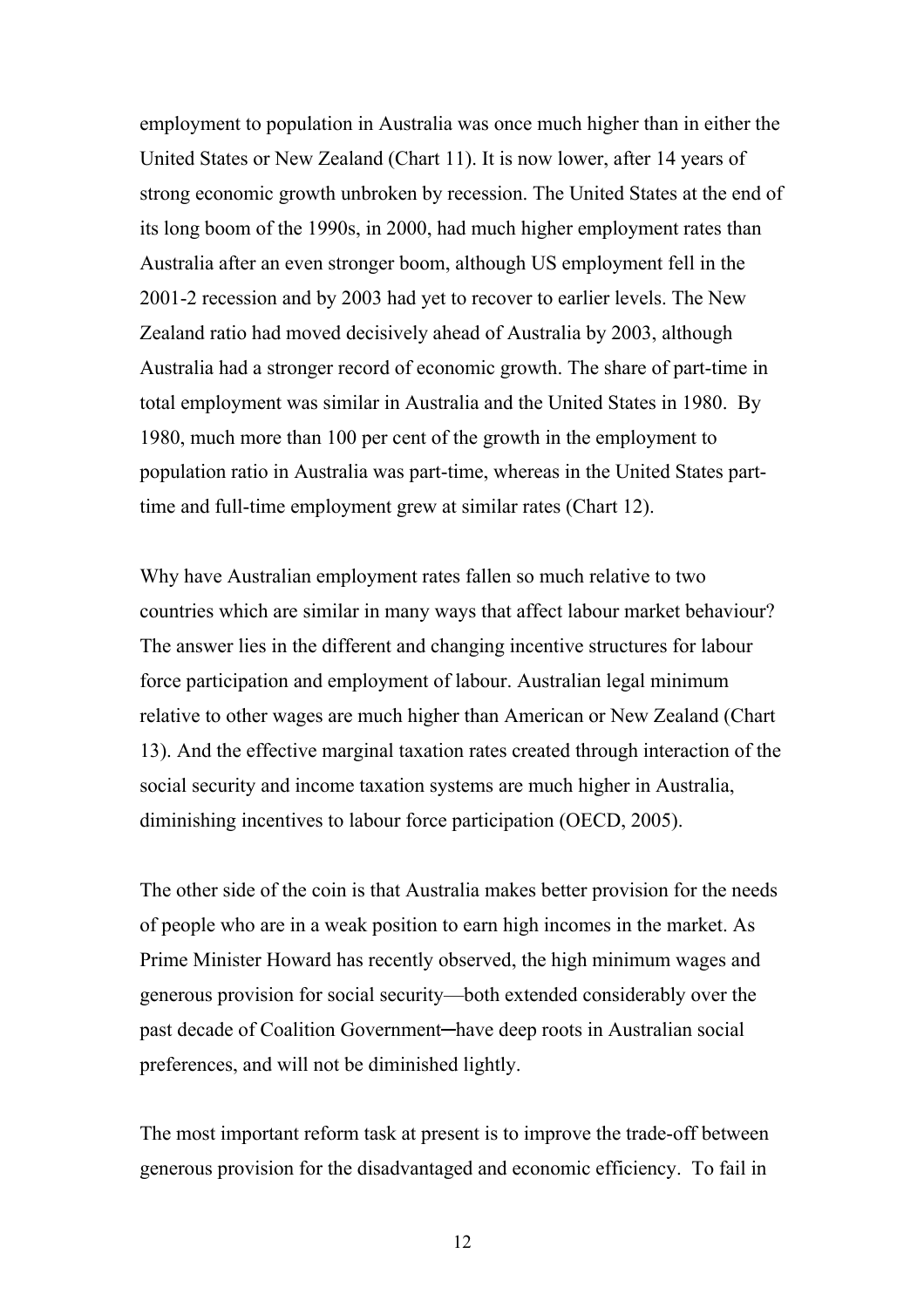this task will lead to continued economic underperformance as well as poor outcomes on employment and equitable distribution.

These matters have been discussed at length at this conference on two earlier occasions. The capacity constraints in the economy and the considerable extension of the social security system over the past several years make the issue more important than ever.

The most urgent task is to reduce considerably the effective marginal tax rates for social security recipients, the high levels of which contribute to relatively low labour force participation and high levels of part-time employment. High taxation rates are also significant elements in labour force participation, and attraction and retention of skilled personnel, at higher levels, and probably at all but the highest levels, of the incomes range.

At the highest levels of incomes, personal income tax rates tend to be relatively unimportant in determining levels of taxation. Current taxation treatment of corporate income and capital gains provide opportunities for high income earners to convert most of their potential personal income into forms that attract taxation at rates at or in most cases below 30 percent.

A reform of taxation rates that established a flat 30 percent marginal effective tax rate for all corporate and personal income, including capital gains, would be most advantageous for people at the bottom of the income range, and most disadvantageous for Australians on the highest incomes and with the greatest wealth. Contrary to popular perception, it would be progressive, as well as being highly advantageous to incentives for greater labour force participation within Australia. It would have the additional advantage of removing the gains from conversion of personal into corporate income, which is at the origin of much of the complexity and perception of unfairness in the current taxation system. The raising of the rate of taxation on capital gains (and it would need to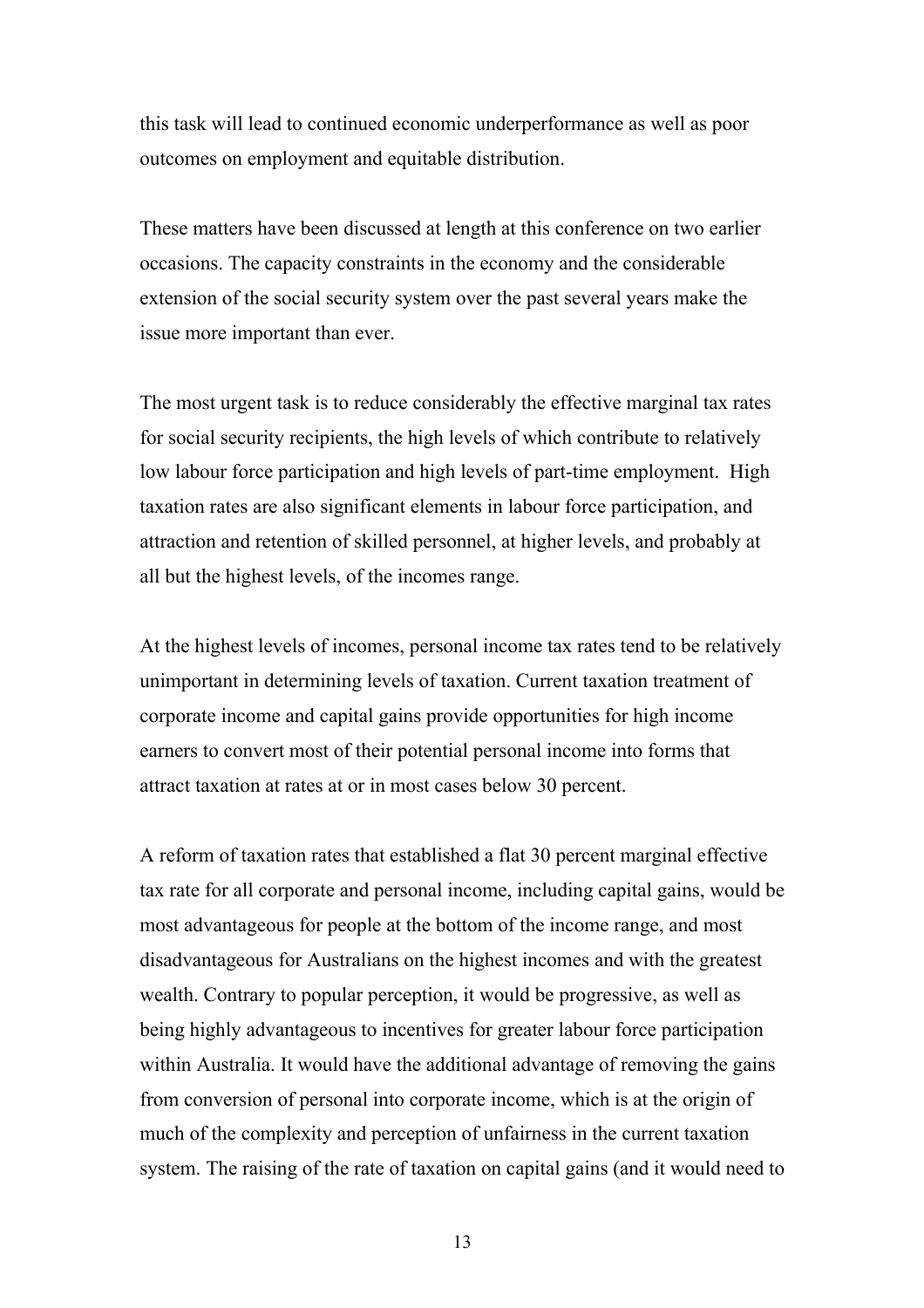be on real rather than nominal gains), would have the incidental effect of greatly reducing the distortions in capital allocation that have spurred the housing and associated consumption boom of recent years.

It would only be possible to establish uniform and moderate effective marginal tax rates throughout the income tax range within a version of a "negative income tax" arrangement, for which individuals would receive payments related to their objective circumstances and unrelated to income, for participation in the labour force (subject to "mutual obligation" tests), age, participation in formal education and training (independently of age), disability (calibrated for degree), and responsibility for dependent children. All payments would be subject to an assets test cutting in at considerable wealth, and would be withdrawn when income reached some high threshold.

The biggest beneficiaries, proportionately to current after-tax and after-social security income, would be Australians who were now on social security and who had some opportunity to work, and those on low incomes who currently fall outside Australia's extensive social security framework. Losers would include people who were succeeding in converting large potential income into capital gains, and non-members of the labour force who were utilising the current tax-free threshold.

The large benefits to low-income workers would provide the context in which it would be feasible and reasonable for the Government to ask the Industrial Relations Commission to take taxation and social security arrangements and employment considerations into account in setting minimum wages, and to suggest a freeze on minimum wages for a number of years. Success in this effort, in combination with the taxation and social security reforms, would be likely to move Australian employment ratios back to and beyond those in comparable countries. Over a period of four or five years, this could raise total employment in terms of hours worked by 5 percent or more, and raise potential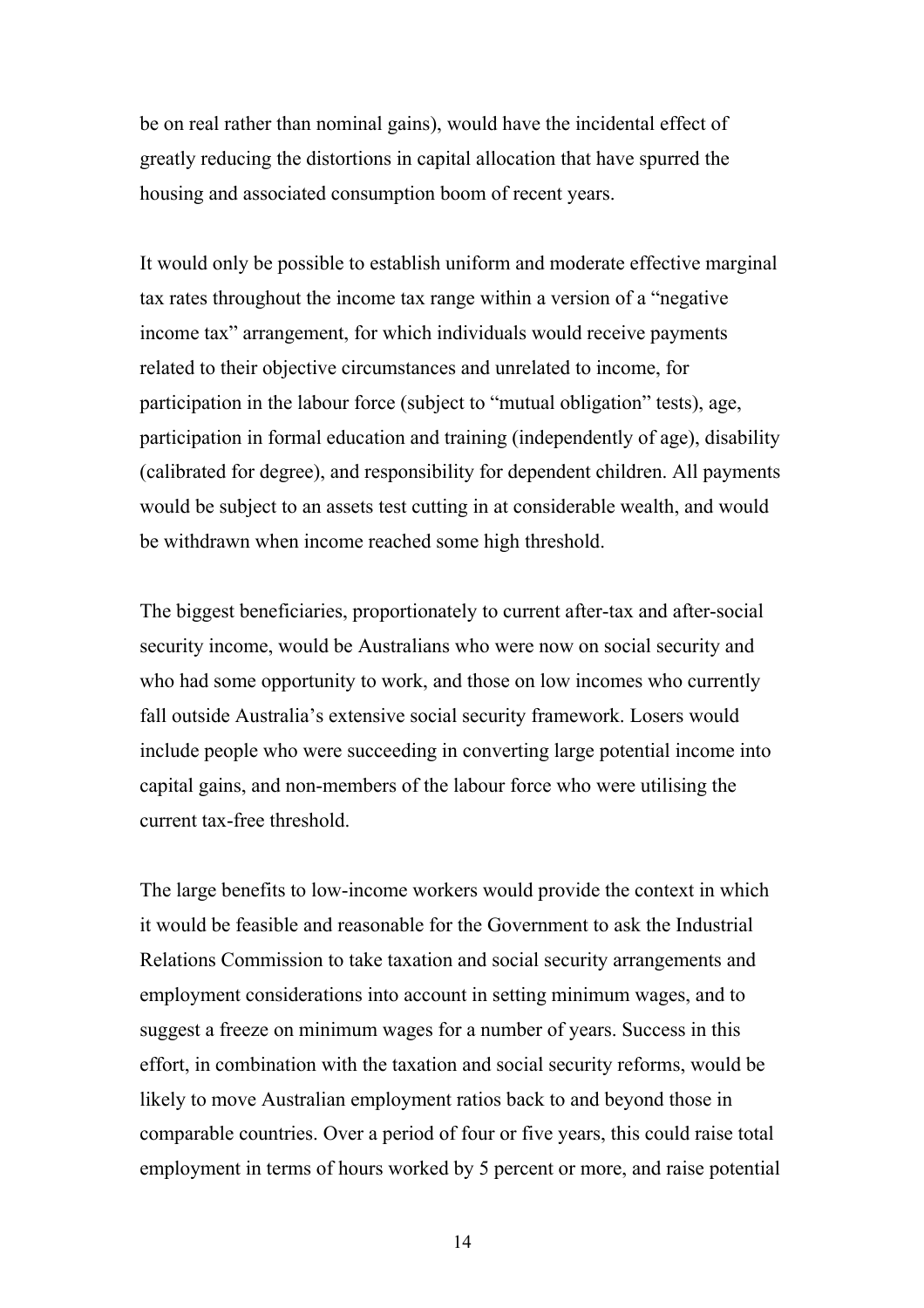rates of economic growth considerably over this period. The expanded economic output and incomes would make a significant contribution to the financing of the taxation and social security reform.

Eight years ago in a paper for the Business Council of Australia I suggested a reform of the tax and social security systems along these lines. The proposal was built around reducing to 30 percent the effective marginal tax rate on all income, while preserving and augmenting incomes for low-income Australians (Garnaut 1997, reproduced in Garnaut 2001). Two versions of the "negative income tax" were discussed; a comprehensive version, where the basic payment would be made to all adult citizens who were not in receipt of another benefit; and the constrained version presented here, in which the basic payment was confined to members of the labour force, and subject to a "mutual obligation" test. The analysis at that time suggested that, within the constrained version of the reform, the top effective marginal tax rate would have been reduced to 36 percent by mid-2003 and to 30 percent by about mid-2005.

Some element or other of the Australian polity would find some part of the proposed reform completely unacceptable. The trade union movement would find the downward pressure on real minimum wages unacceptable. Parts of the business community would reject outright the return to taxing capital gains at the (albeit greatly reduced) income tax rate. No doubt citizens concerned with perceptions of equity would object to the reduction in notional tax rates on high incomes. Every Australian will be able to think of an alternative tax reform that is superior to the one proposed, because it gives more to her or him.

But while each element of the package is unacceptable to some influential group, it may be that the package as a whole is electorally attractive, because it removes a major impediment to continued strong economic growth in Australia, and is recognised as being broadly equitable.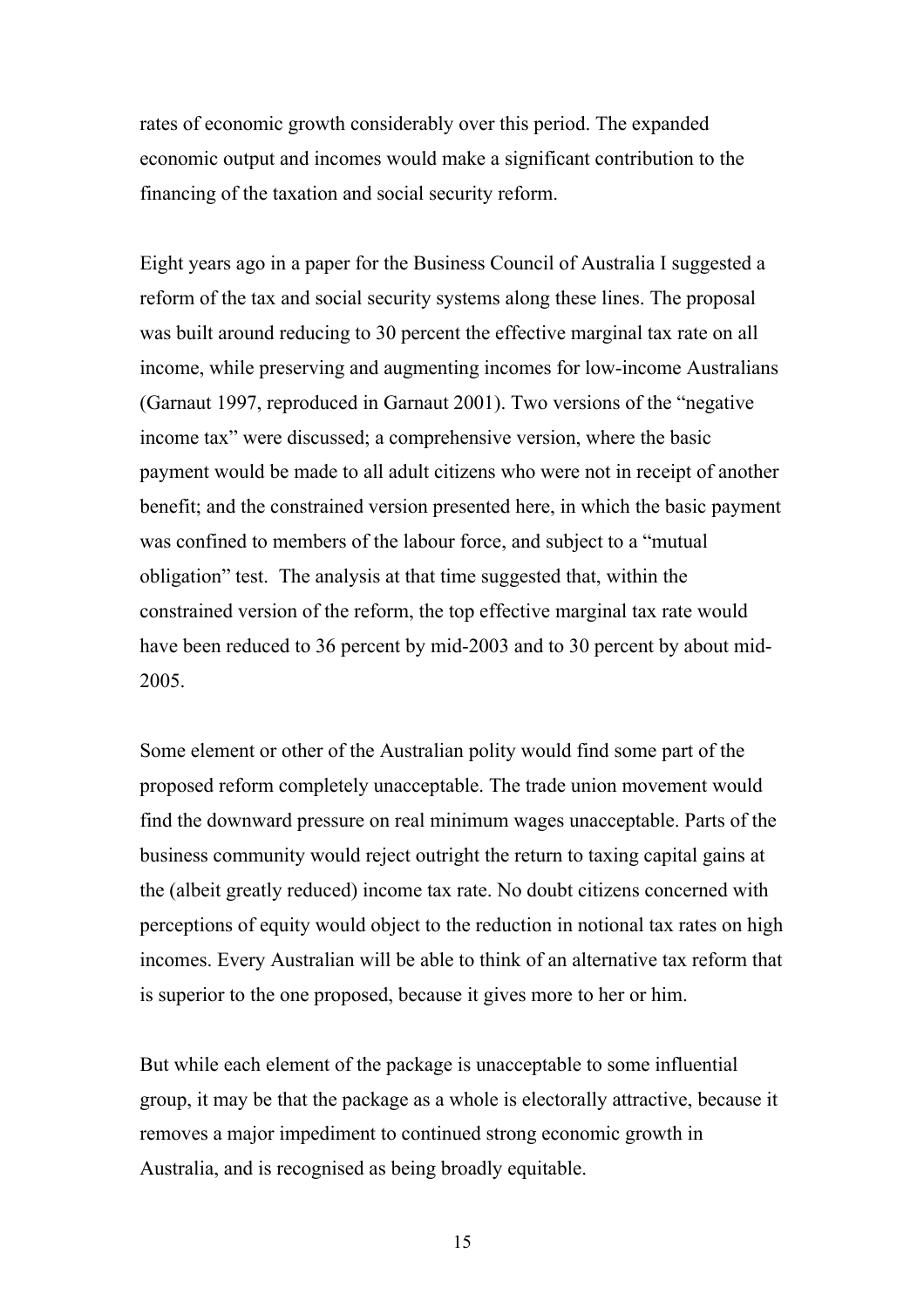It could be said that the time for introduction of such a system has passed. We have had our eight years of strong economic growth and extraordinarily rapid growth in government revenues. We now face less expansive times, and cannot so readily fund a major tax and social security reform from the fiscal dividends of growth.

But while it is true that a great opportunity has been lost through the years of strong growth, the opportunity has not gone away. I return to the funding issue in the final section of the paper.

### **IV. Raising Economic Growth: Infrastructure and Other State Services**

The second critical and urgent area of reform is Commonwealth-State relations on fiscal matters and the regulation of economic activity. The recent discussion on infrastructure and on education and training as constraints on economic growth, has moved into issues of State responsibilities and Commonwealth-State relations.

The Australian constitution formally specifies a limited range of Commonwealth responsibilities, leaving other matters to the States. The High Court's interpretation of the constitution (most importantly in the second Uniform Income Taxation Case decision of 1957) has given the Commonwealth an overwhelmingly dominant role in revenue collection. The introduction of the GST and its replacement of several minor States taxes compounded the vertical taxation imbalance within the Federation.

The Commonwealth-State agreement on introduction of the GST has extended and entrenched a dysfunctional element of Federal fiscal relations comprehensive fiscal equalisation through the Commonwealth Grants Commission.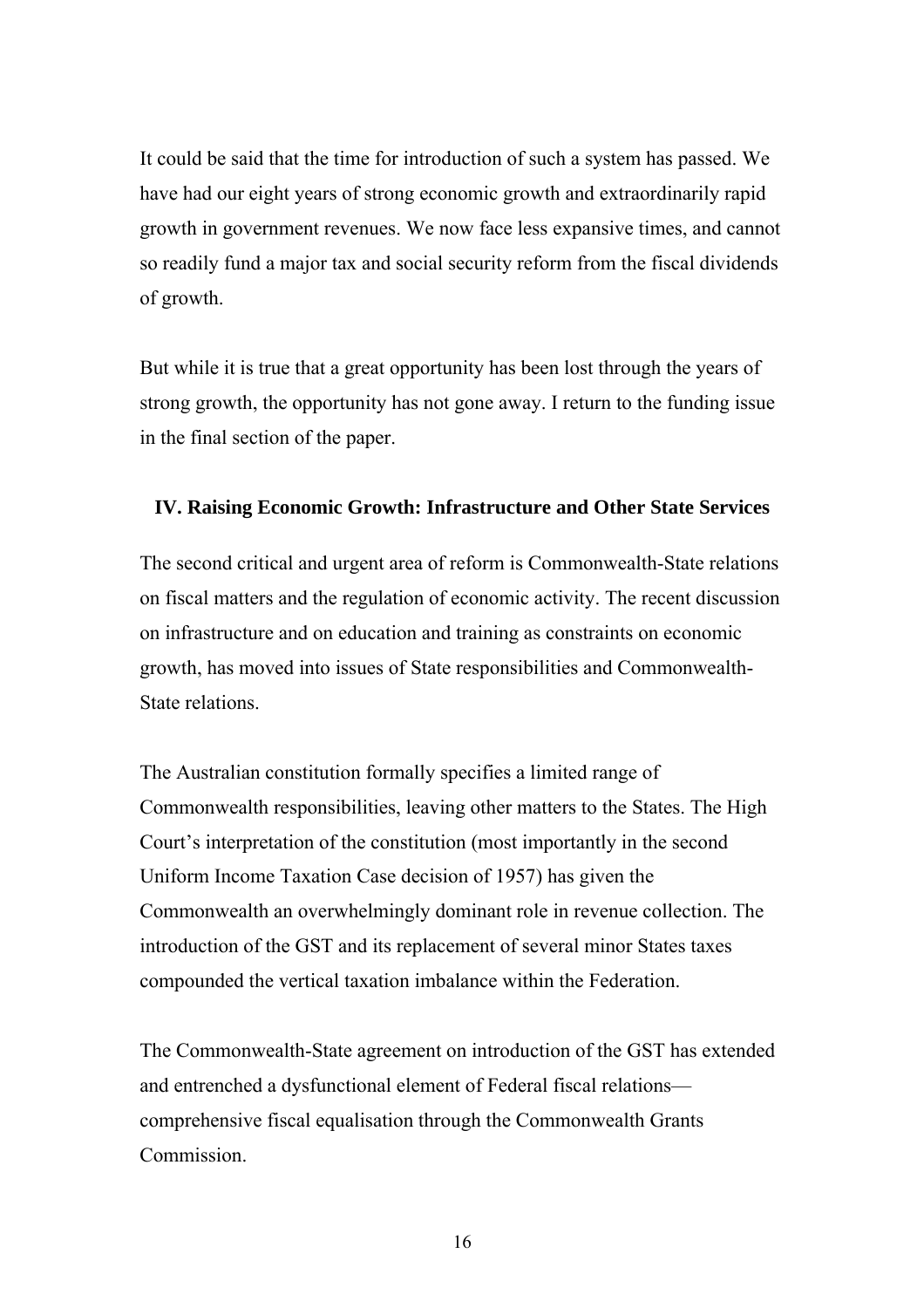The combination of Commonwealth domination of taxation powers and the use of conditional grants in more and more areas in which the States have constitutional responsibility has over time turned virtually all States powers into joint responsibilities. The resulting overlapping of responsibilities in the absence of effective coordination, has exacerbated the dilution of responsibility of State Governments for economic outcomes.

The dysfunctional Commonwealth-State fiscal relations and overlapping responsibilities contribute to poor management and funding of a wide range of services that are essential to continued strong economic growth. First amongst these are the provision of business infrastructure, and education and training.

The strongest short-term electoral gains for both State and Federal Governments lie in the deflection of public blame for imperfections in supply of services onto the other party. To solve the problems rather than deflect blame, would be more difficult and take time beyond the four or three year electoral cycle. As a result, in this even more than other areas of policy, it is essential that a strong base for productivity-raising reform is established in community opinion.

The Prime Minister has been reported recently as expressing the opinion that an optimal Australian governance system would not have States in their current form. He may well be right. He is certainly right in adding that the States are part of the Australian reality for the foreseeable future. There is no satisfactory alternative to making the Federal arrangements work efficiently.

An efficient system of Commonwealth-State relations in economic affairs would require an agreement on reallocation of responsibilities, leaving one or other level of Government unambiguously responsible for policy decisions wherever this is feasible. The clear-cut allocation of responsibility is generally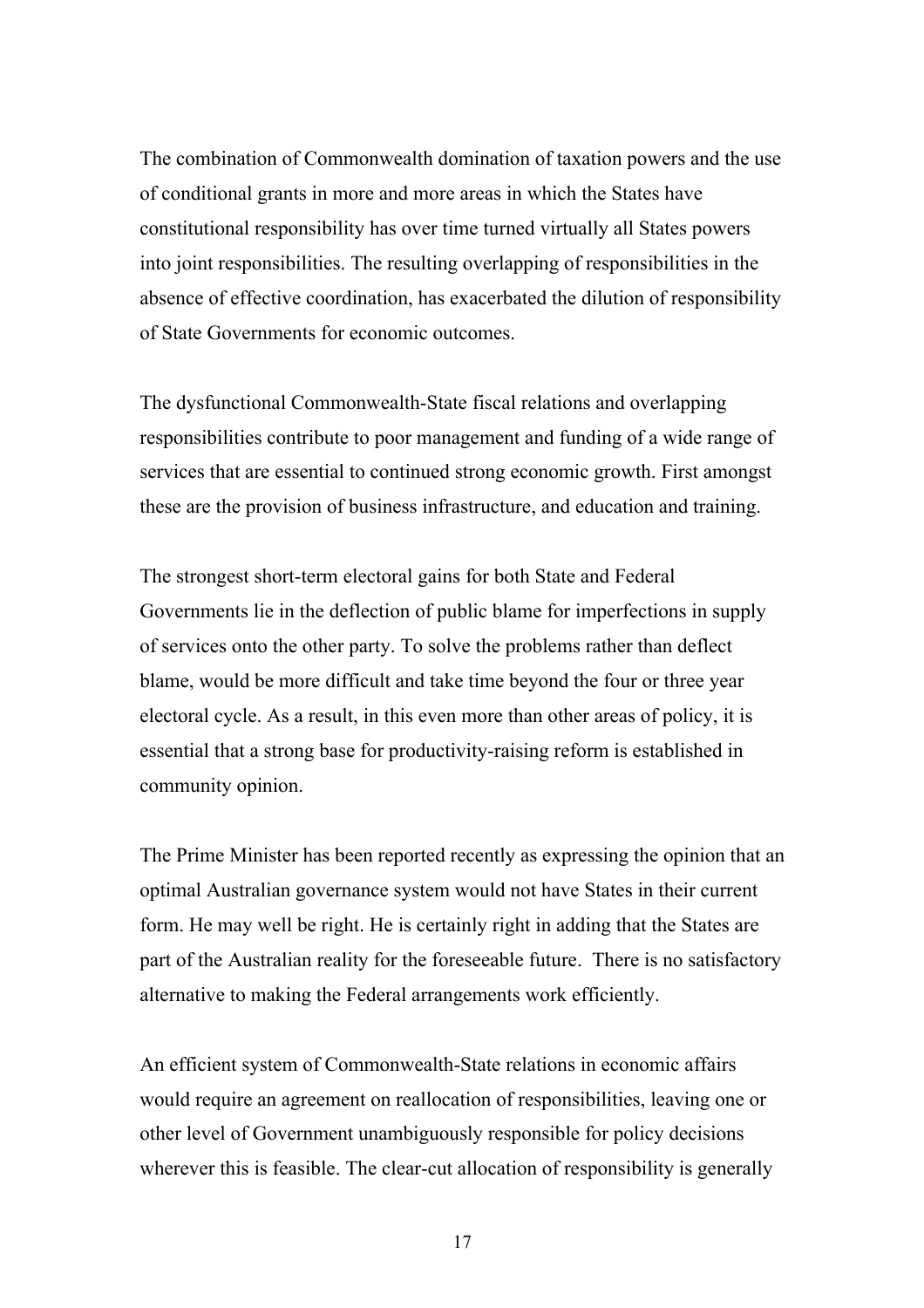more important for efficiency than the final location of powers between Commonwealth and State. Where decisions clearly have large national implications—as for example with regulation and funding of major infrastructure—it is more efficient for responsibility to lie with the Commonwealth. However, it is by no means clear that the national interest would be served by uniform industrial relations and wage regulation: there would be benefits from differentiated minimum wages, taking into account regional differences in living costs and supply and demand conditions. Australia would be more likely to have this differentiation within a decentralised than a uniform national system. Where responsibilities continue to be shared, as may be inevitable at least in some areas of education, health and aboriginal community development, it is important that a clear basis be agreed for cooperation between the Commonwealth and the States.

It is unlikely that a new definition of responsibilities can be agreed without revision of the system through which GST revenue is allocated, which is in itself the source of major deadweight costs (Garnaut and FitzGerald, 2003). It is likely that the macro-economic adjustment which is required in Australia in the period ahead will provide both motivation and opportunity for revision of the fiscal equalisation arrangements.

#### **V. Financing Reform and Economic Stability**

The resumption of bold, productivity-raising reform contains large potential for restoring economic growth to the levels enjoyed through the 13 years to late 2003. Australians in the recent past have demonstrated an ability to embrace change on the scale that is required.

Part of the challenge of reform is to integrate the timetable of design and implementation of policy change with the budgetary requirements of stable economic growth.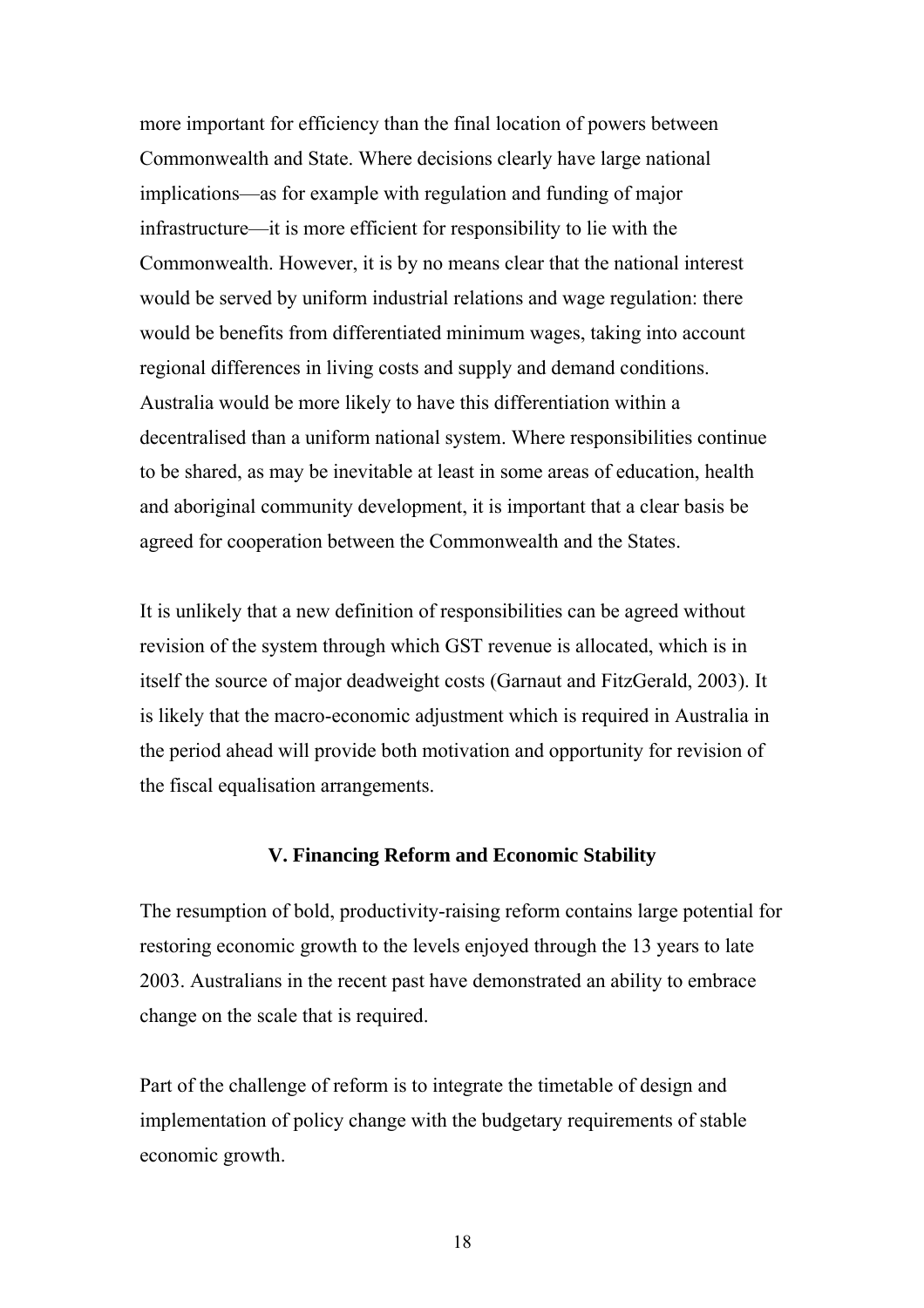Some important reforms, for example in Federal-State financial relations, are in their essence institutional, and can be commenced without net calls on budget surpluses.

On the other hand, the budgetary costs of fundamental tax and welfare reform are considerable. Significant room could be made for commencement of reform by reducing government expenditure in the many areas where increases in recent years have contributed relatively little to either equity or to economic efficiency.

It is tempting to see the substantial current fiscal surpluses—soon to become larger still as the effects of higher minerals and energy prices flow through into public revenues—as an opportunity for making additional early progress in cutting some tax rates. Ultimately the current and prospective fiscal surpluses can make important contributions to funding the tax reform. But not yet.

The contemporary supply constraints on Australian economic growth are tight. The Reserve Bank of Australia has emphasised in recent statements that domestic demand is running well ahead of those constraints. Any delay in reducing demand to levels within those constraints will be reflected not in higher growth, but in increased inflationary pressure. The greater the increase in Government spending or reduction in tax revenue in the period ahead, the larger the requirement further to tighten monetary policy to contain that pressure.

It is always difficult to judge how much fiscal and monetary tightening is required to bring excessive demand expansion back within prudent limits. However, the extent of excess demand is currently so large that several more interest rate increases of similar dimension to that of early March may be required. Further to raise the requirement of monetary tightening through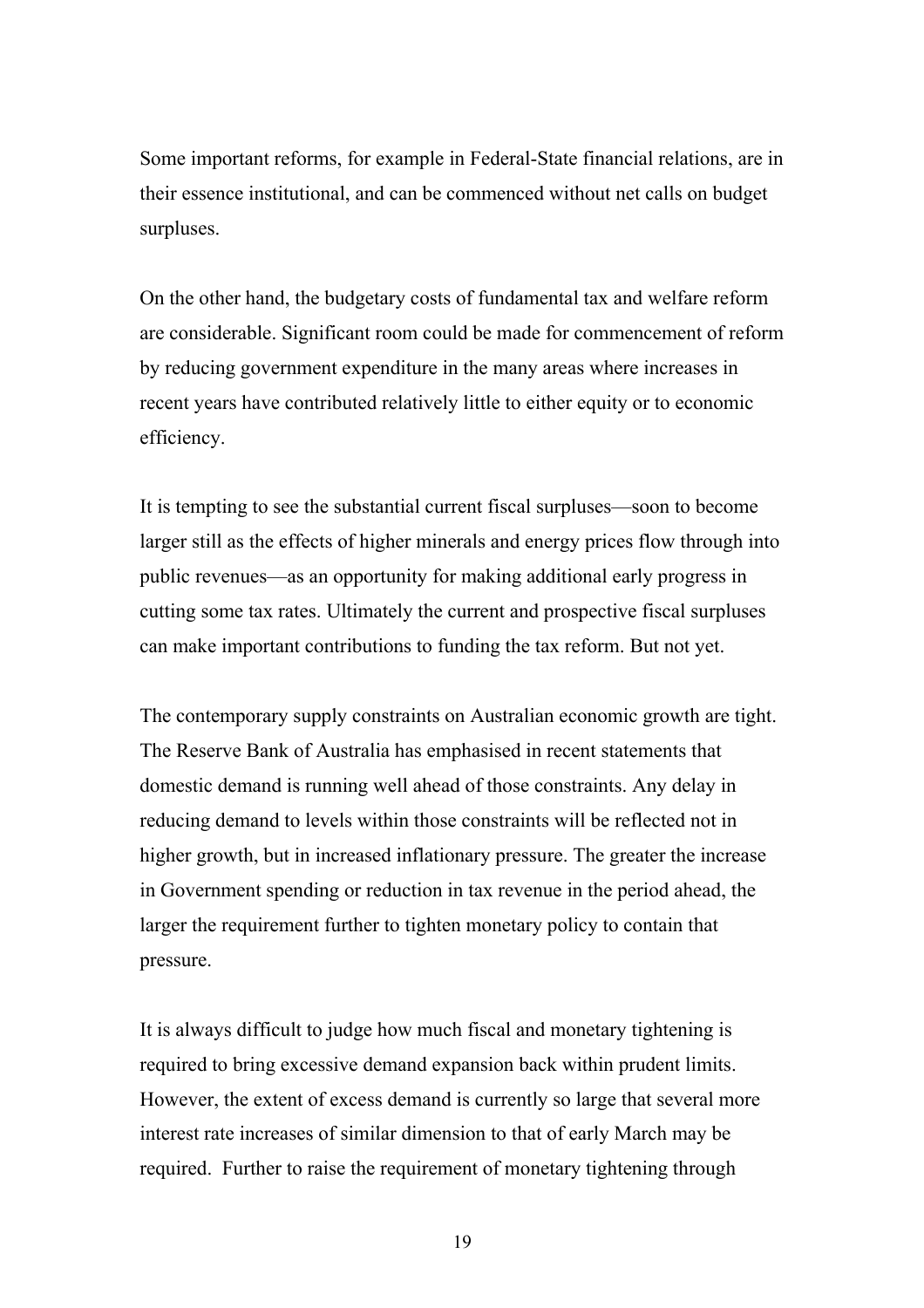additional fiscal expansion at this time would increase the risk of recession. Recession would be damaging for all of long-term reform, long-term growth and equity.

It is much better to save the growing budget surpluses until the growth in demand has fallen back below the growth in productive capacity. By then we will have a clearer view of the extent to which the recent improvements in the terms of trade can be expected to continue for a long period. By then, there will be scope for some fiscal stimulus, helping to finance taxation and social security reform in ways that are beneficial to stable economic growth.

The most likely trajectory of the economy suggests that there will be room for a decisive step towards fundamental tax and social security reform within the life of the current Parliament. Or, if this new chance is missed, there will be an opportunity for an alternative Government to foreshadow reform early in the life of the next Parliament.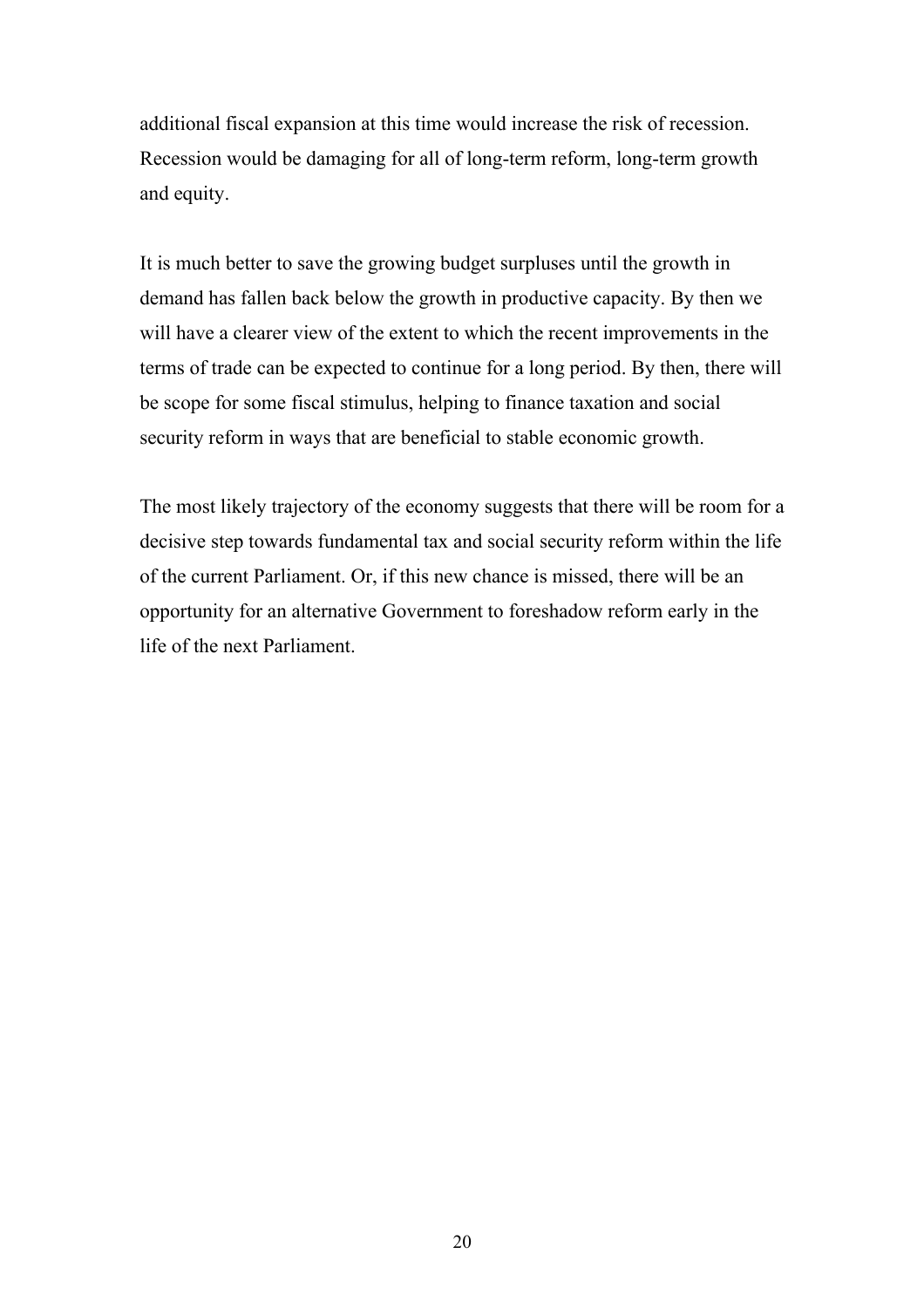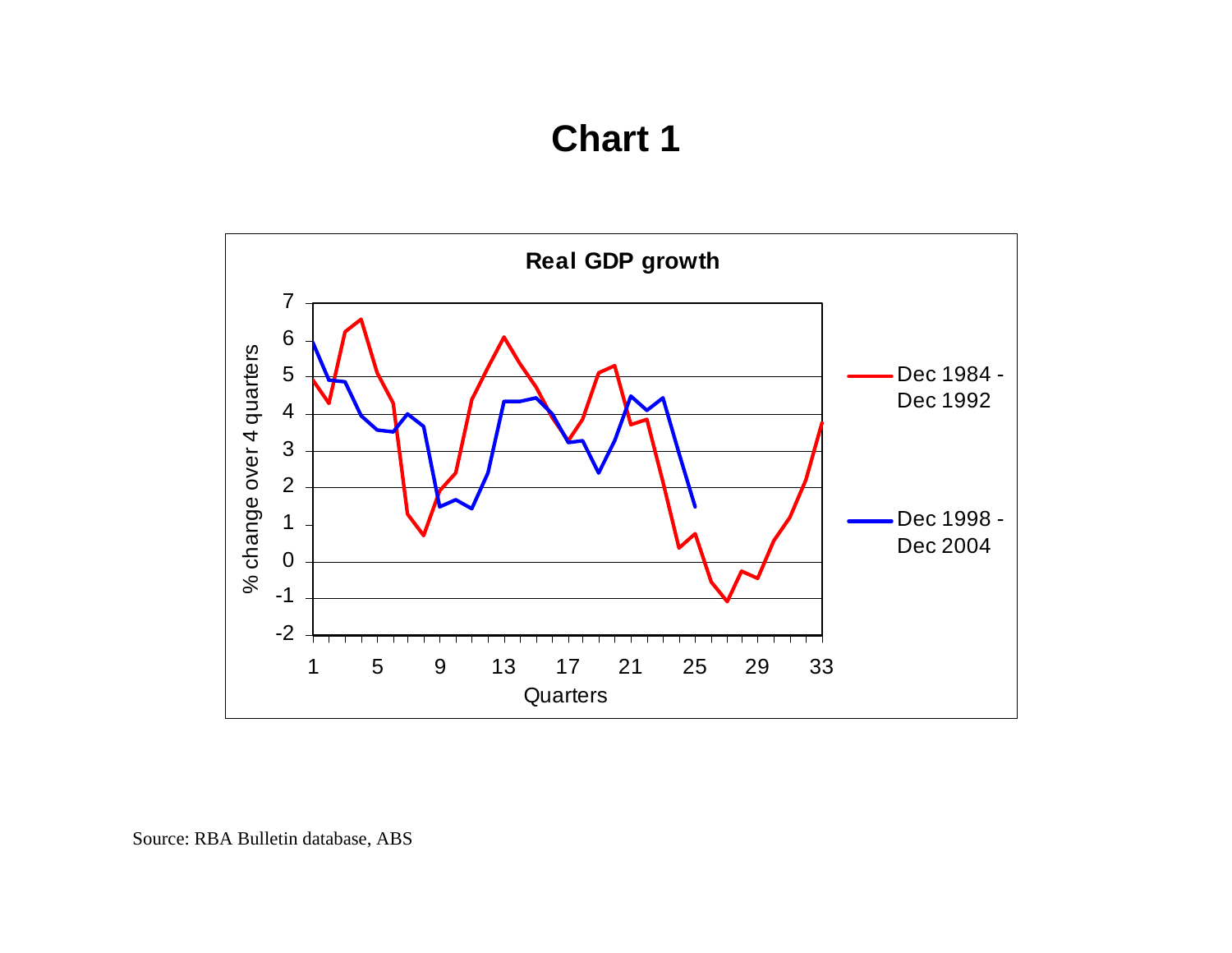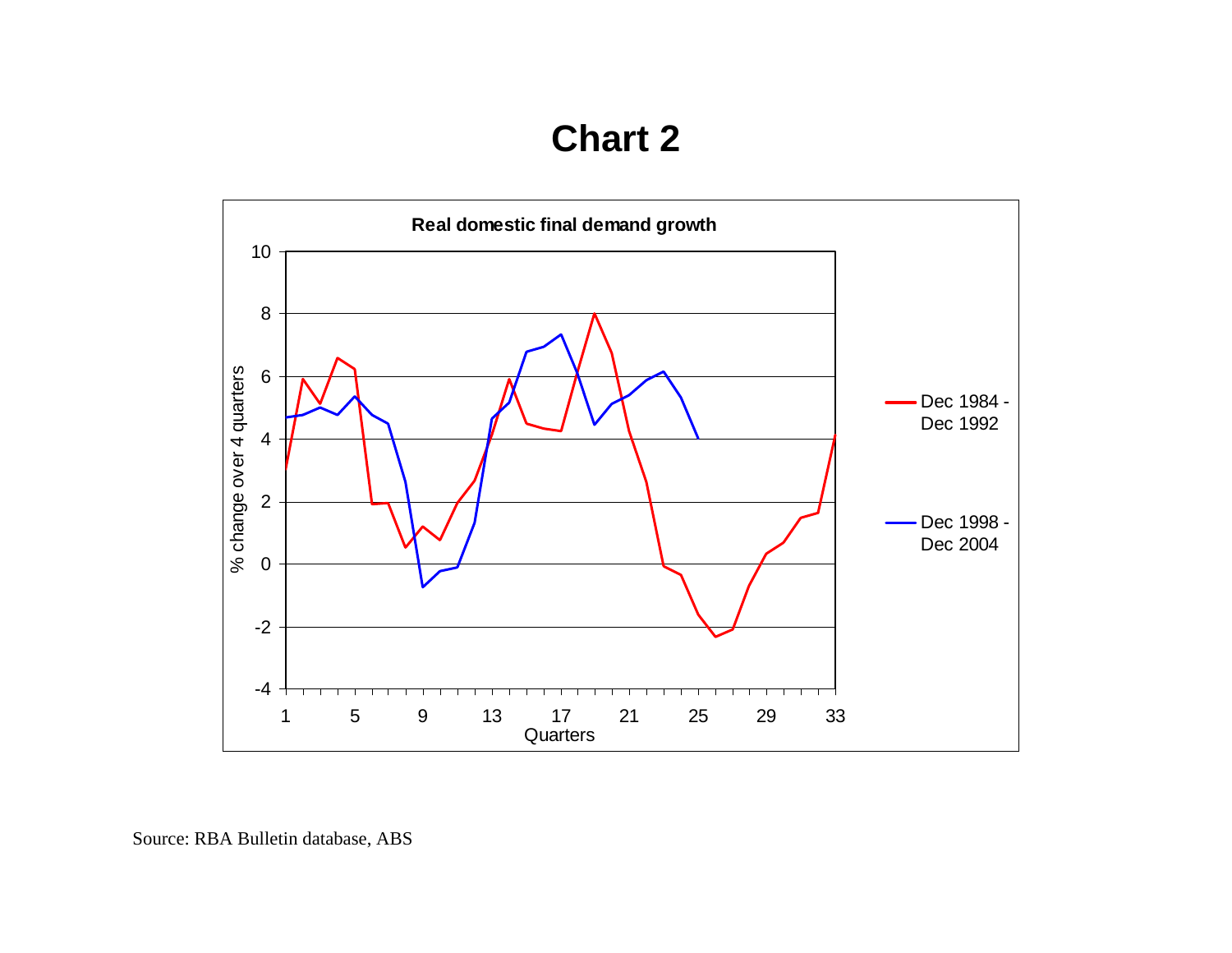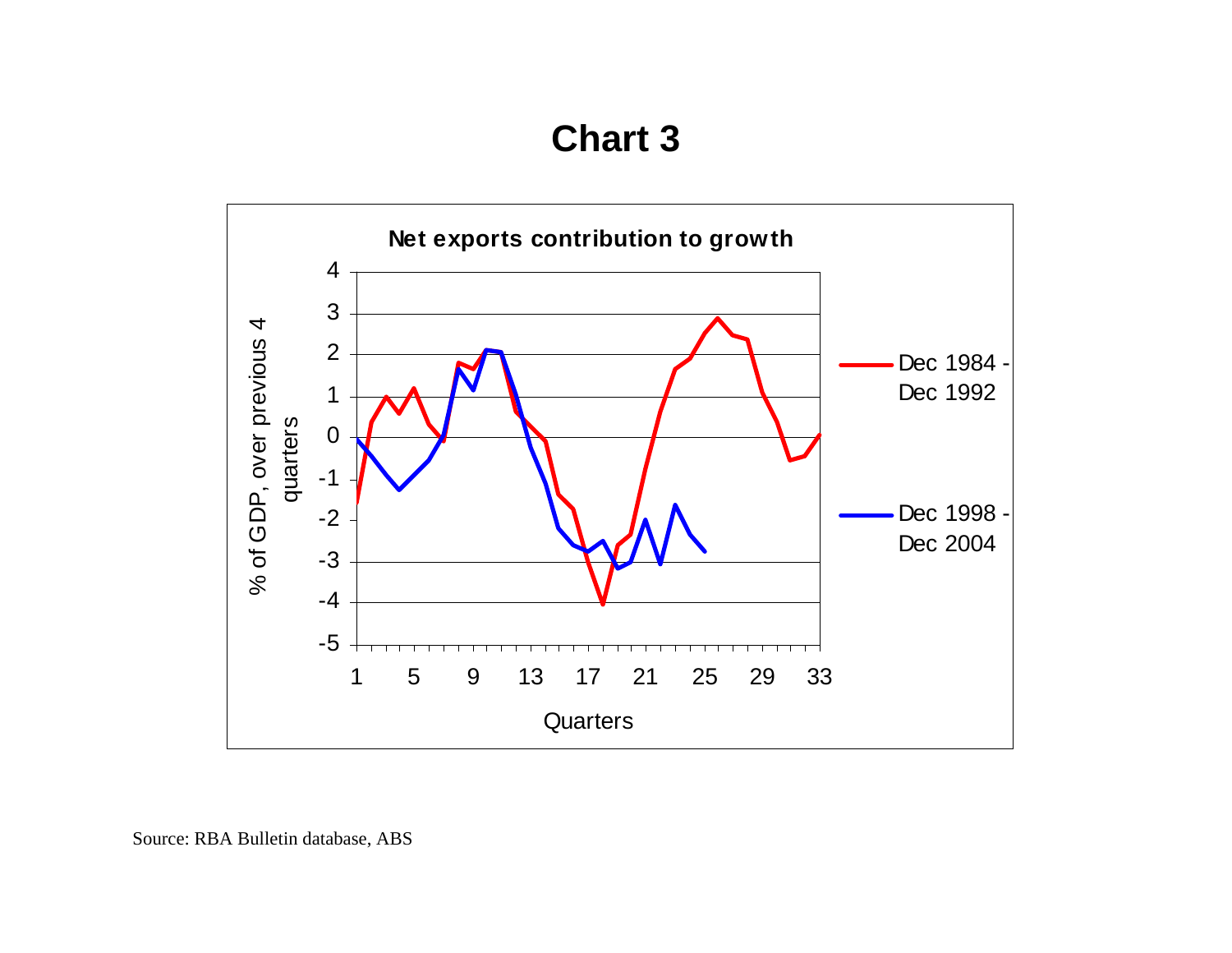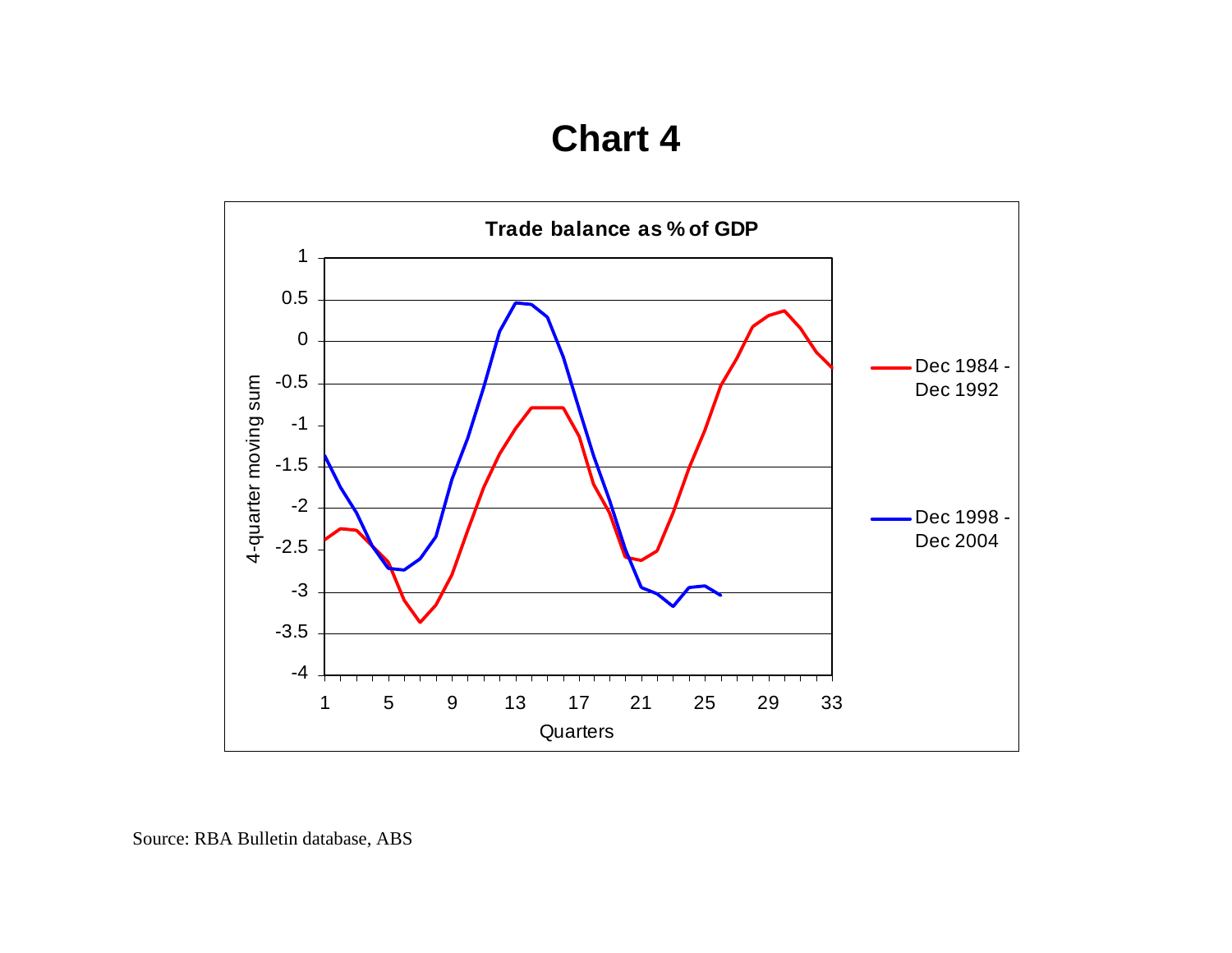

Note: bullet denotes December 2004 quarter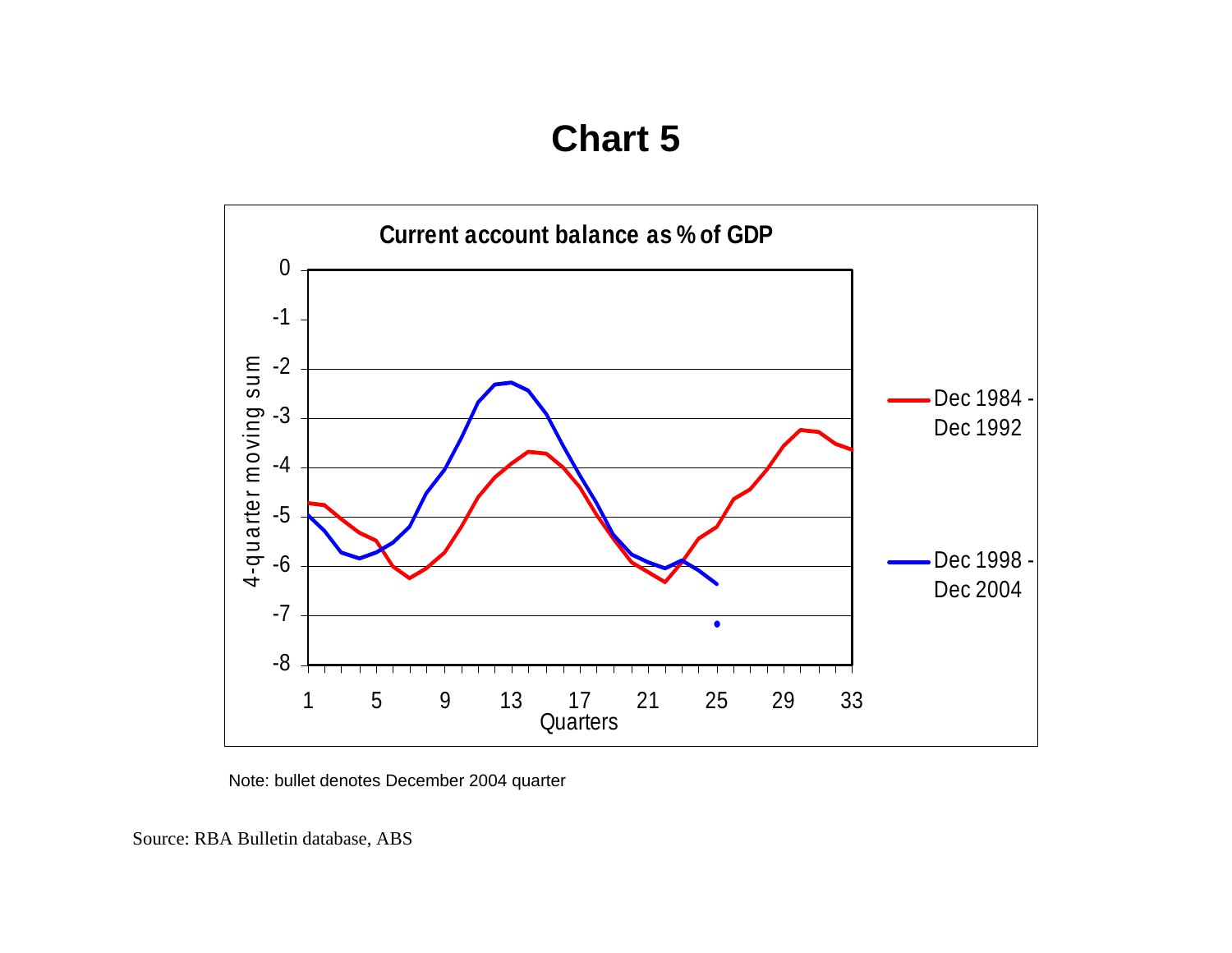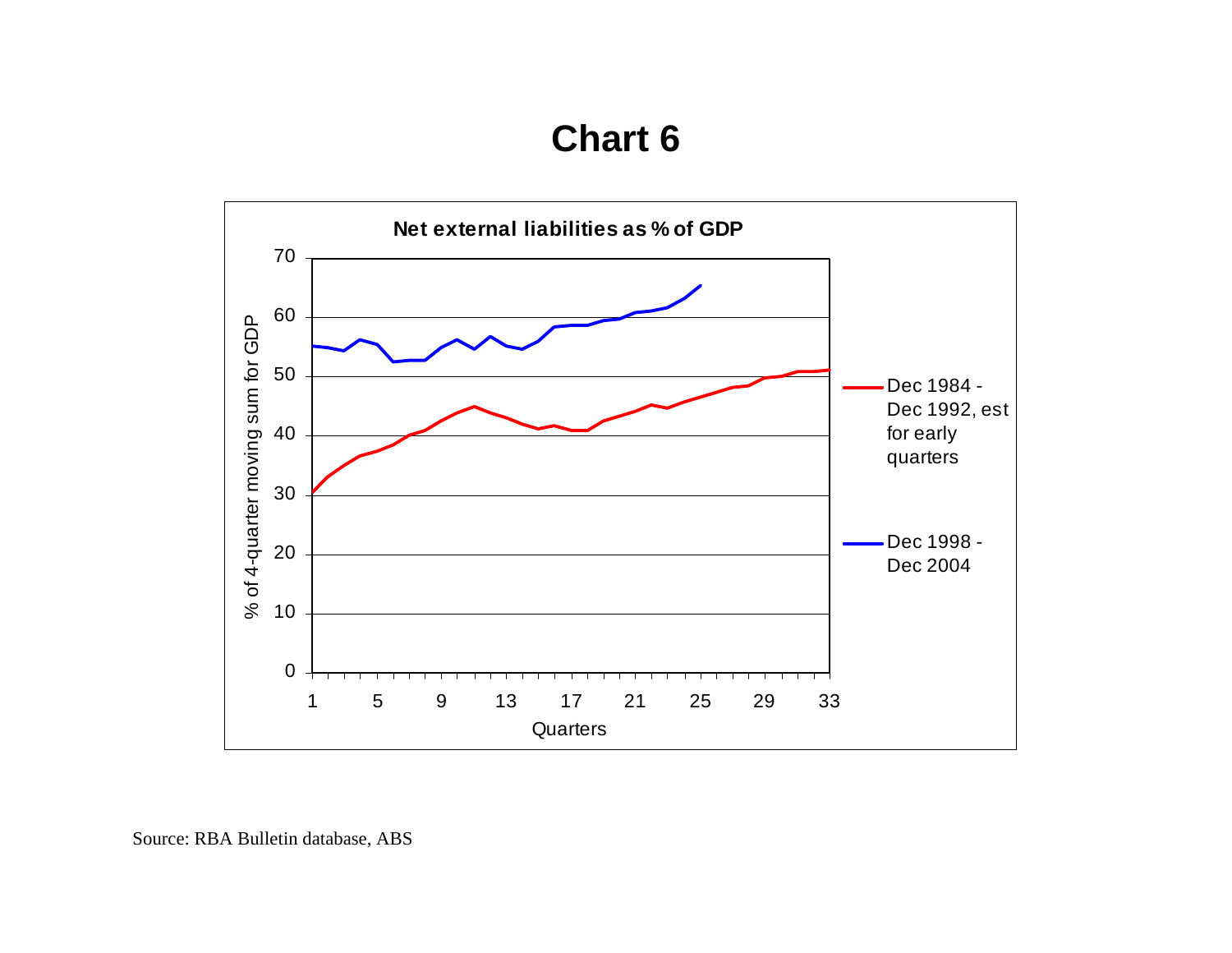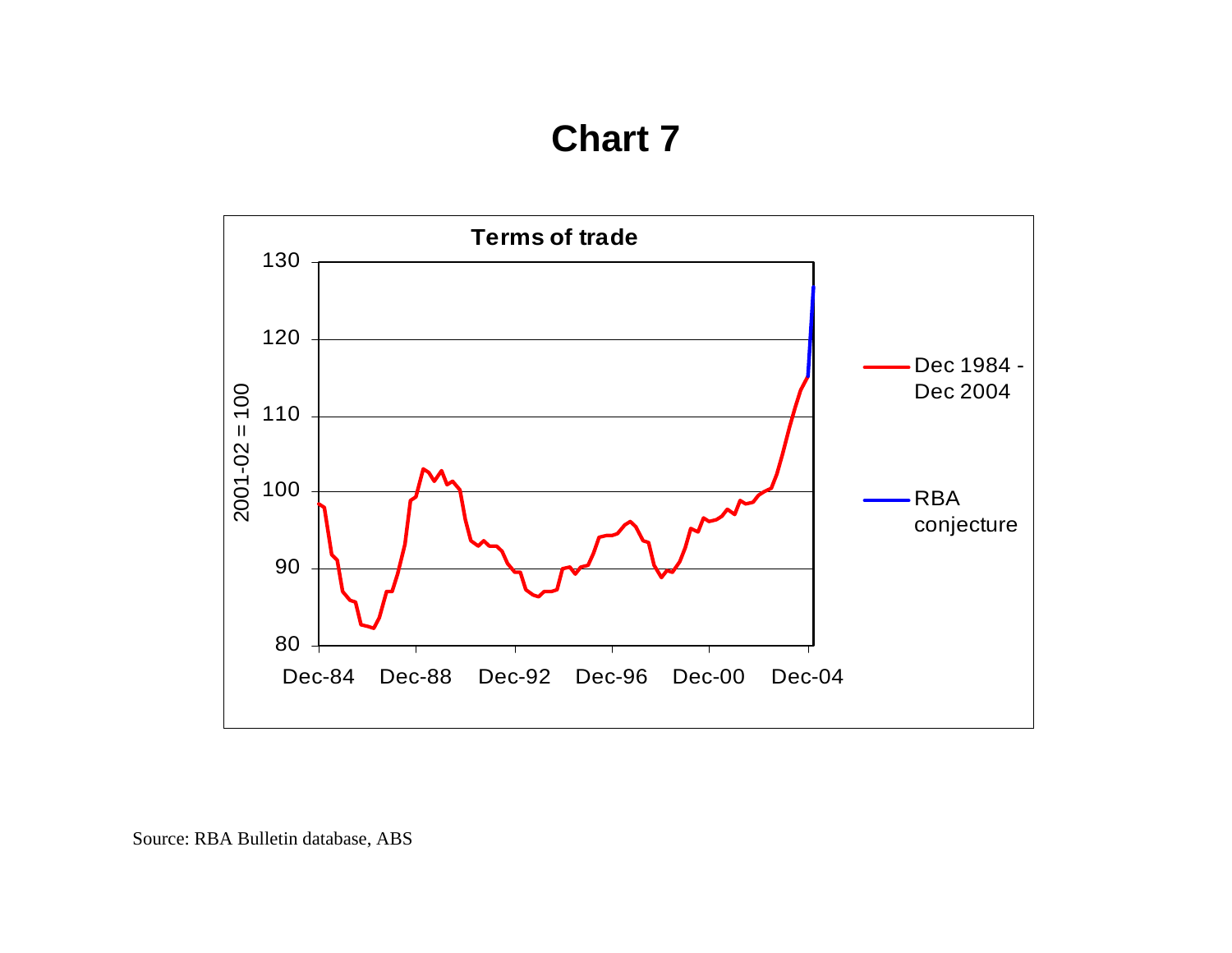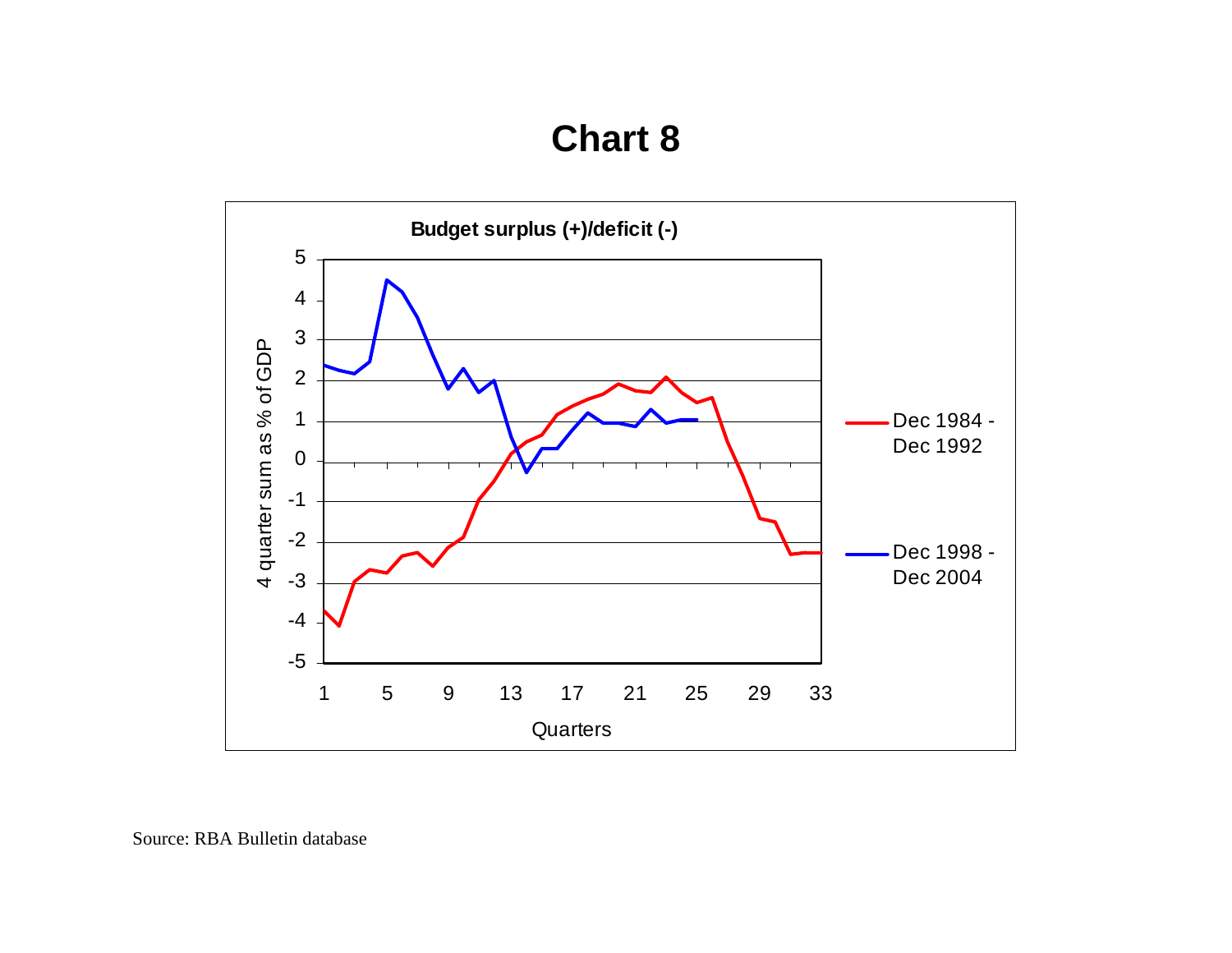**Chart 9A**

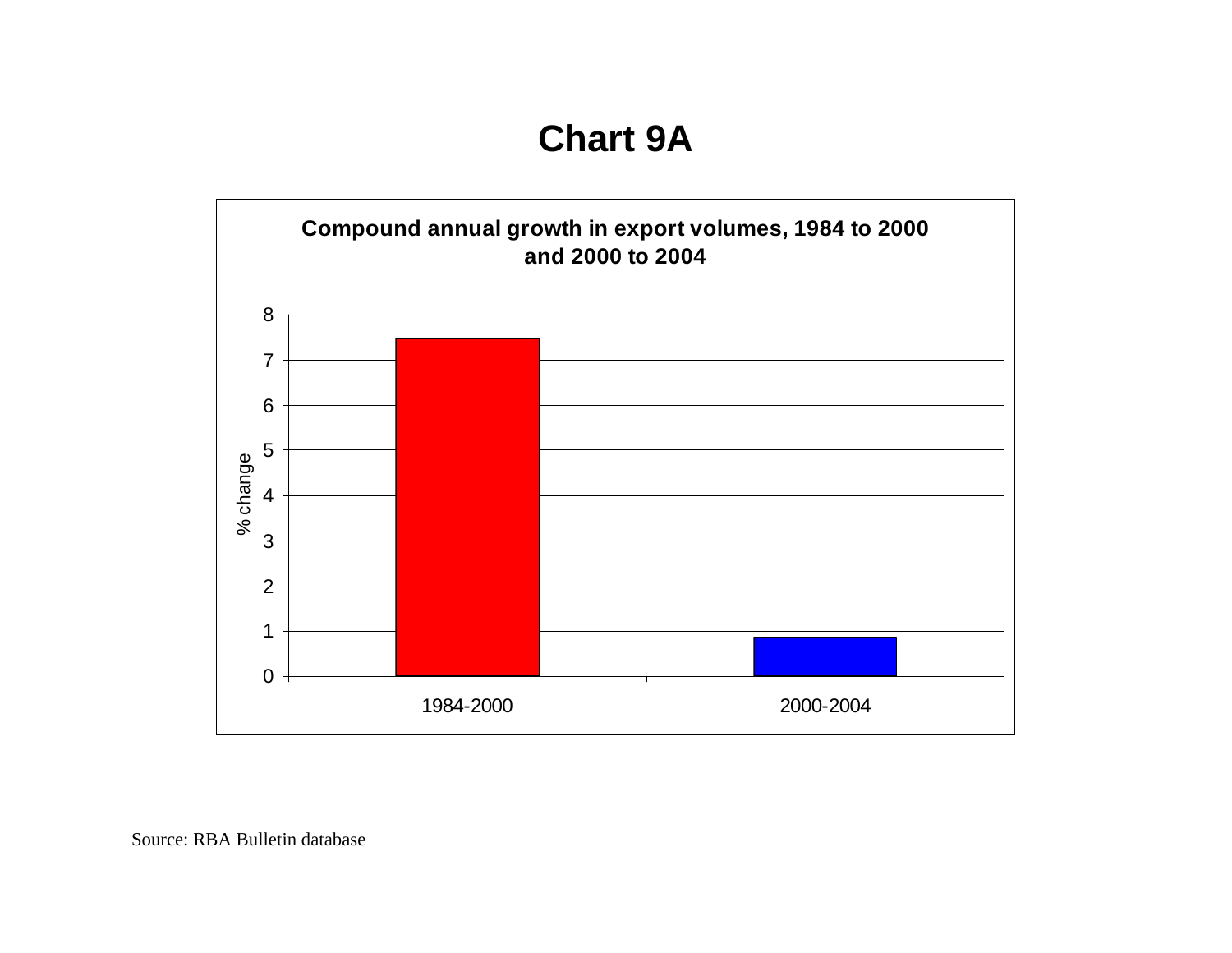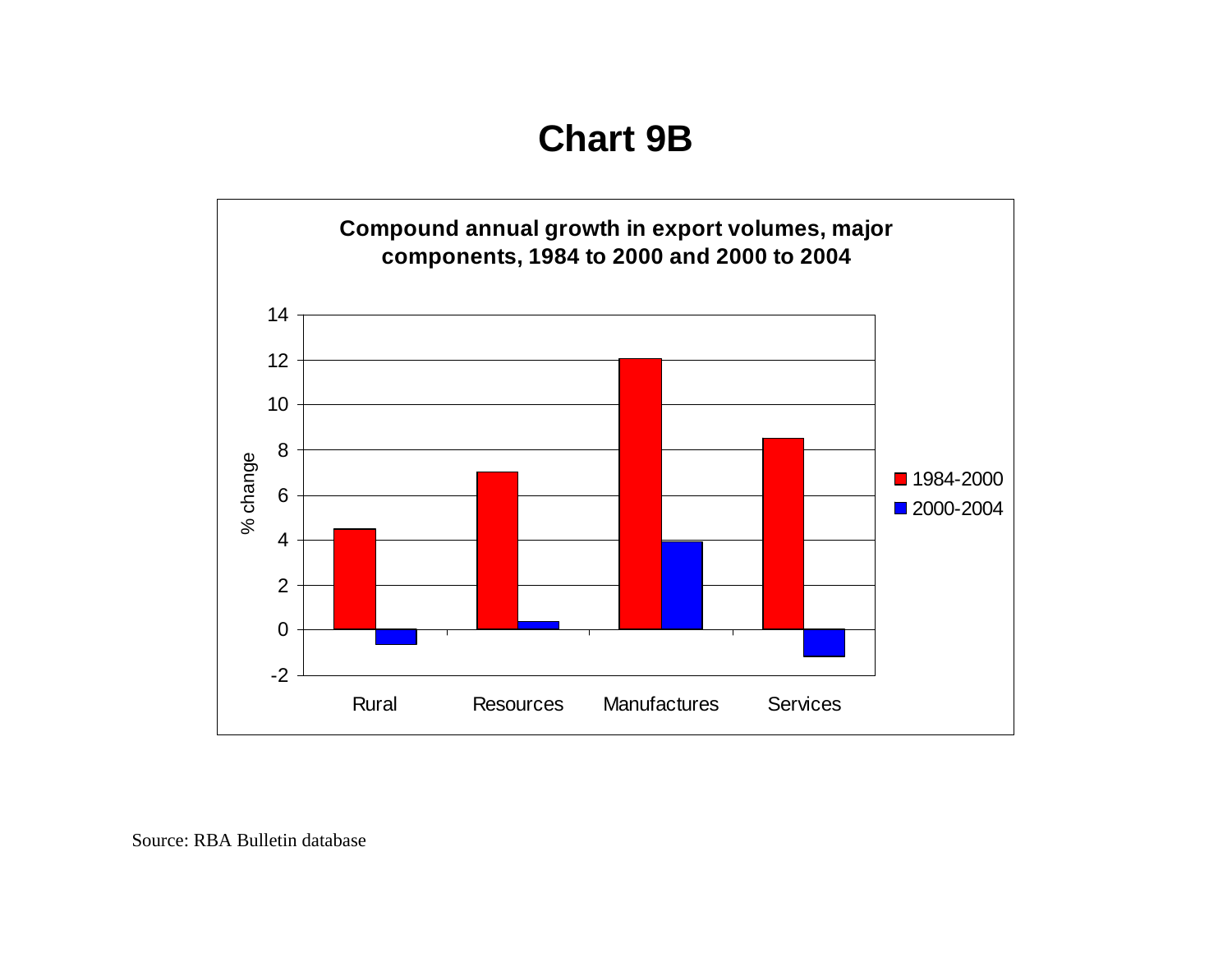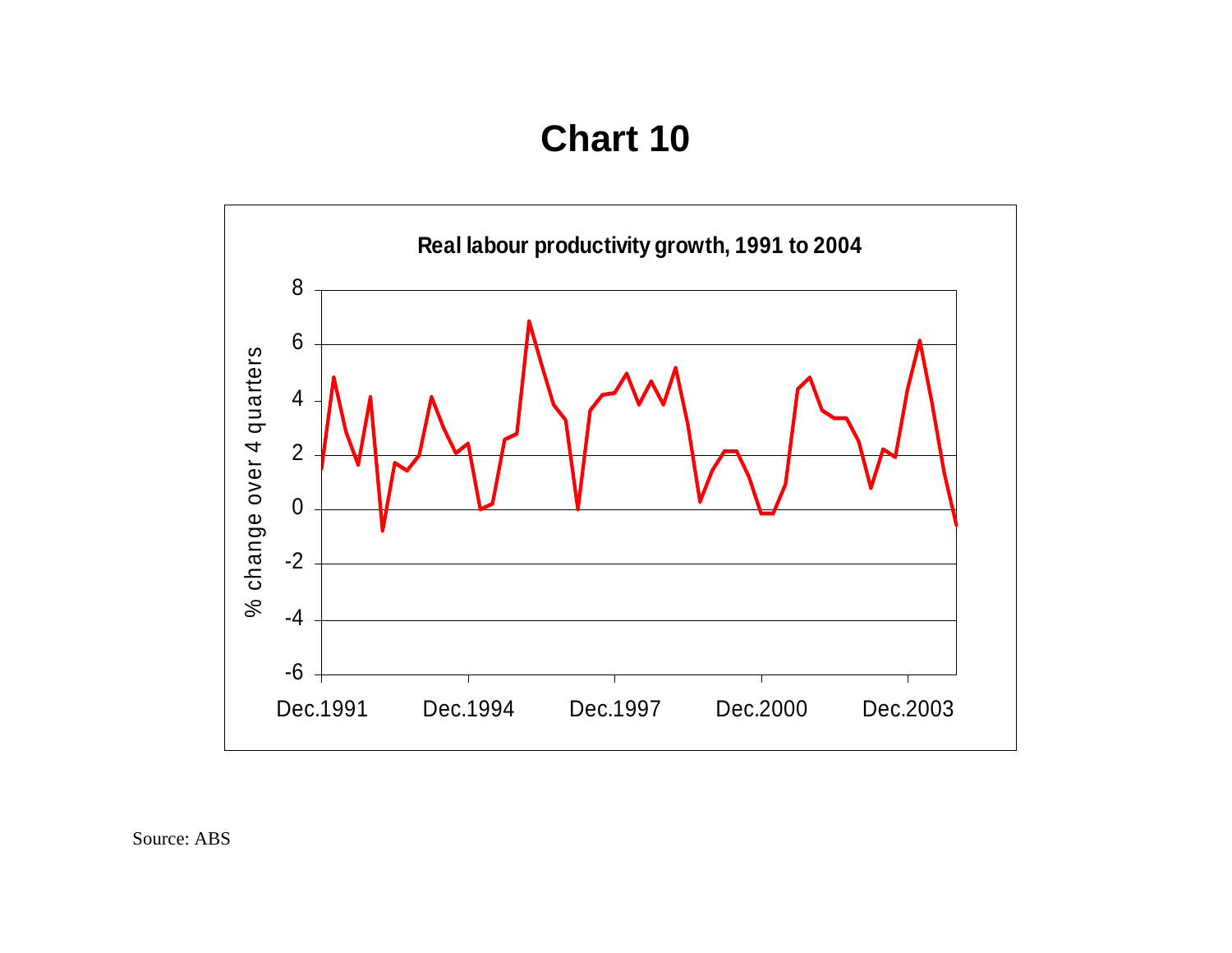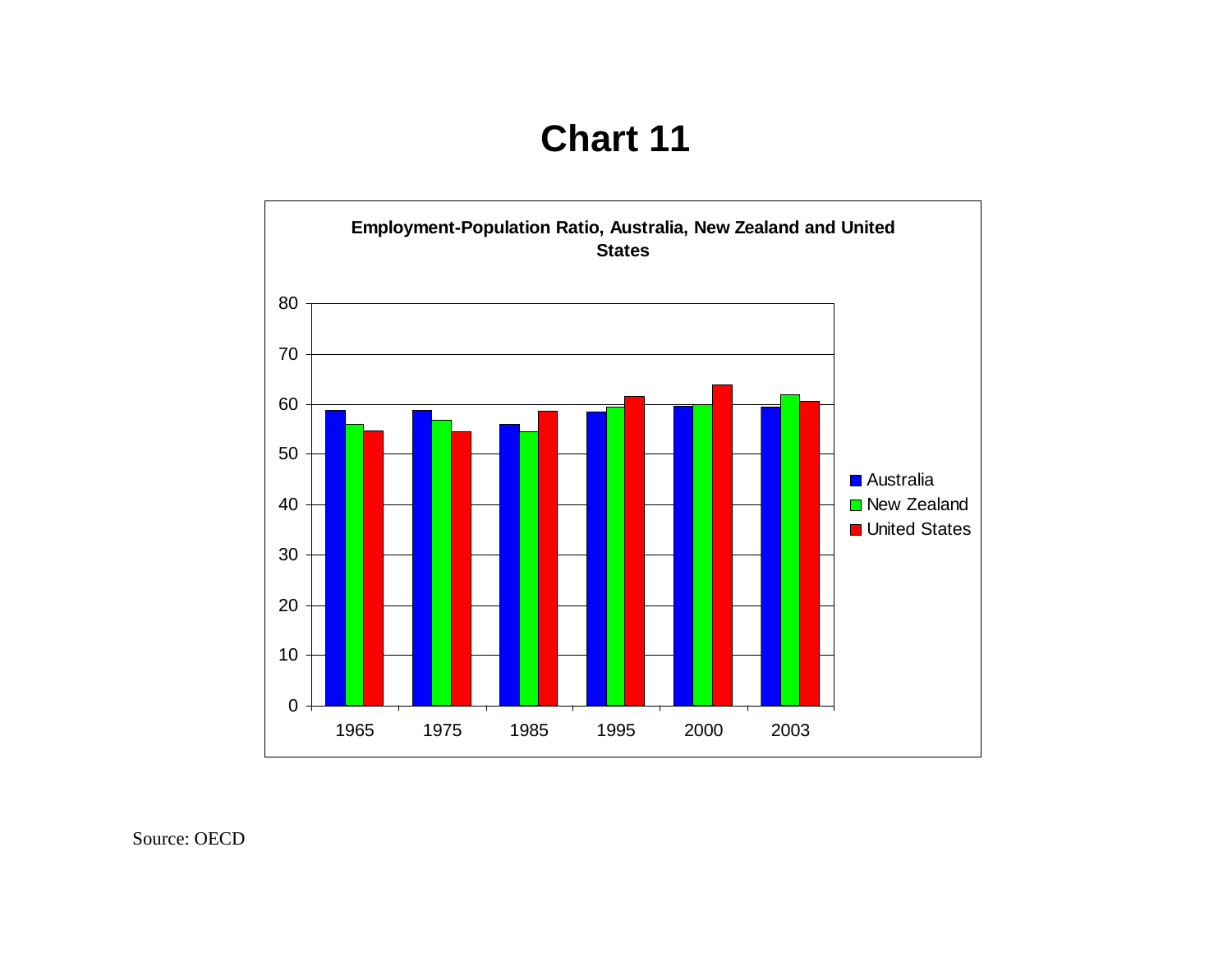